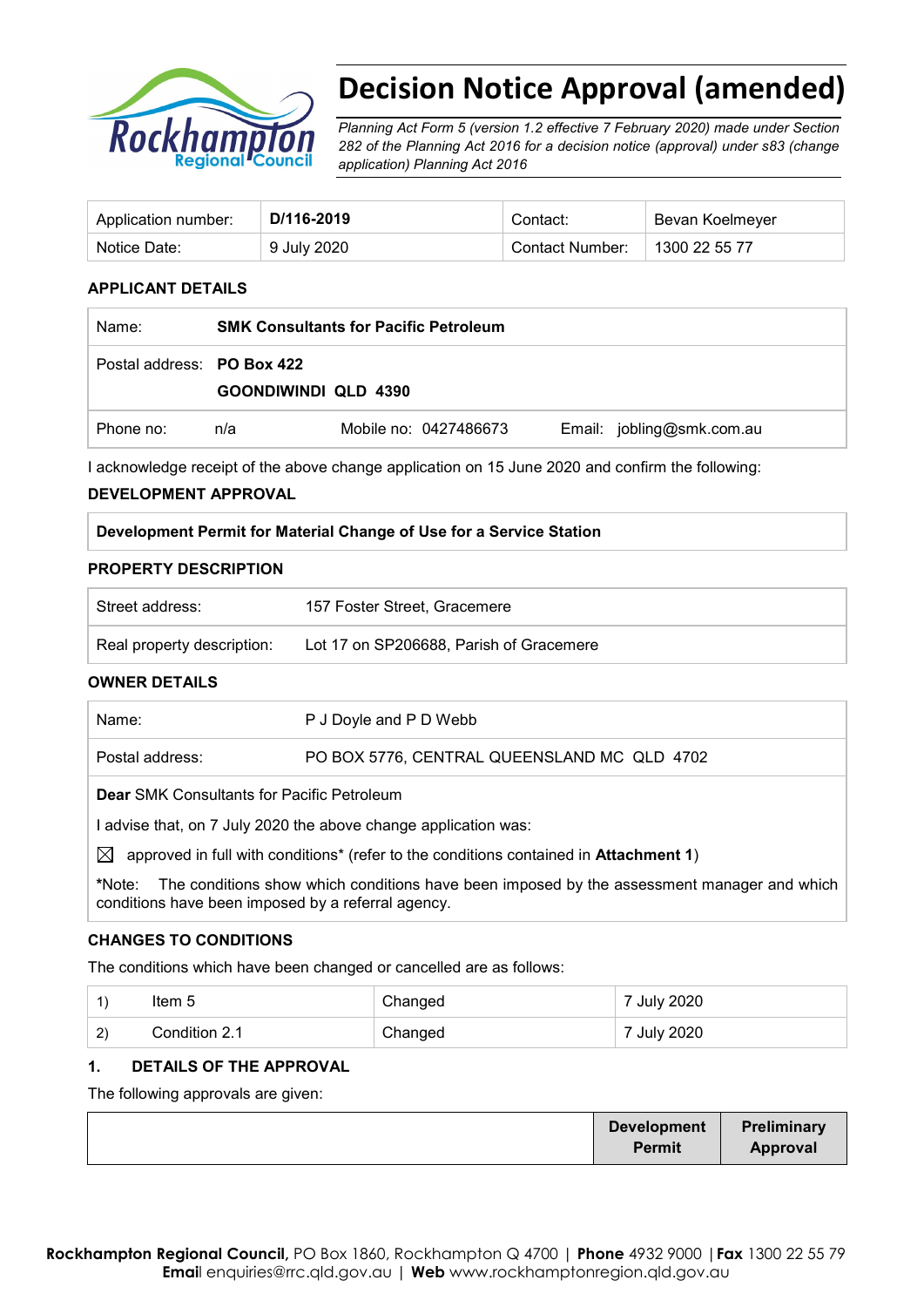| Development assessable under the planning scheme, superseded<br>planning scheme, a temporary local planning instrument, a master<br>plan or a preliminary approval which includes a variation approval |  |
|--------------------------------------------------------------------------------------------------------------------------------------------------------------------------------------------------------|--|
| - Material change of use                                                                                                                                                                               |  |

#### **2. CONDITIONS**

This approval is subject to the conditions in Attachment 1.

#### **3. FURTHER DEVELOPMENT PERMITS REQUIRED**

Please be advised that the following development permits are required to be obtained before the development can be carried out:

| Type of development permit required | Subject of the required development permit |
|-------------------------------------|--------------------------------------------|
| <b>Operational Works</b>            | <b>Access and Parking Works</b>            |
|                                     | Stormwater Works                           |
|                                     | Roof and Allotment Drainage Works          |
| <b>Building Works</b>               |                                            |
| Plumbing and Drainage Works         |                                            |

#### **4. REFERRAL AGENCIES NIL**

#### **5. THE APPROVED PLANS**

**The approved development must be completed and maintained generally in accordance with the approved drawings and documents:**

| <b>Drawing/report title</b>                                | <b>Prepared</b><br>by               | <b>Date</b>     | <b>Reference</b><br>number   | <b>Revision</b> |
|------------------------------------------------------------|-------------------------------------|-----------------|------------------------------|-----------------|
| Site Plan                                                  | <b>SMK</b><br>Consultants           | 3 June 2020     | 219140-1                     |                 |
| Elevations (Tank Data)                                     | <b>SMK</b><br>Consultants           | 16 October 2017 | T80-Canopy<br>(Sheet 1 of 1) |                 |
| Elevations (Canopy)                                        | <b>SMK</b><br>Consultants           | 13 October 2017 | Canopy (Sheet<br>1 of 4)     |                 |
| Elevations (Toilet Block)                                  | <b>SMK</b><br>Consultants           | 10 June 2020    | 219140-4                     |                 |
| Environmental Management<br>and Action Plan                | <b>SMK</b><br>Consultants           | 10 March 2020   | 219023 - TJJ                 |                 |
| Stormwater Management Plan                                 | Stormwater<br>Consulting<br>Pty Ltd | 20 March 2020   | J7329                        | 1.0             |
| 5,200 Litre Squat Water Tank<br>With Light Trafficable Lid | Allcast<br>Precast                  |                 |                              |                 |

## **6. CURRENCY PERIOD FOR THE APPROVAL (s.85 of the Planning Act) (change application)**

The standard relevant periods stated in section 85 of *Planning Act 20016* apply to each aspect of development in this approval, if not stated in the conditions of approval attached.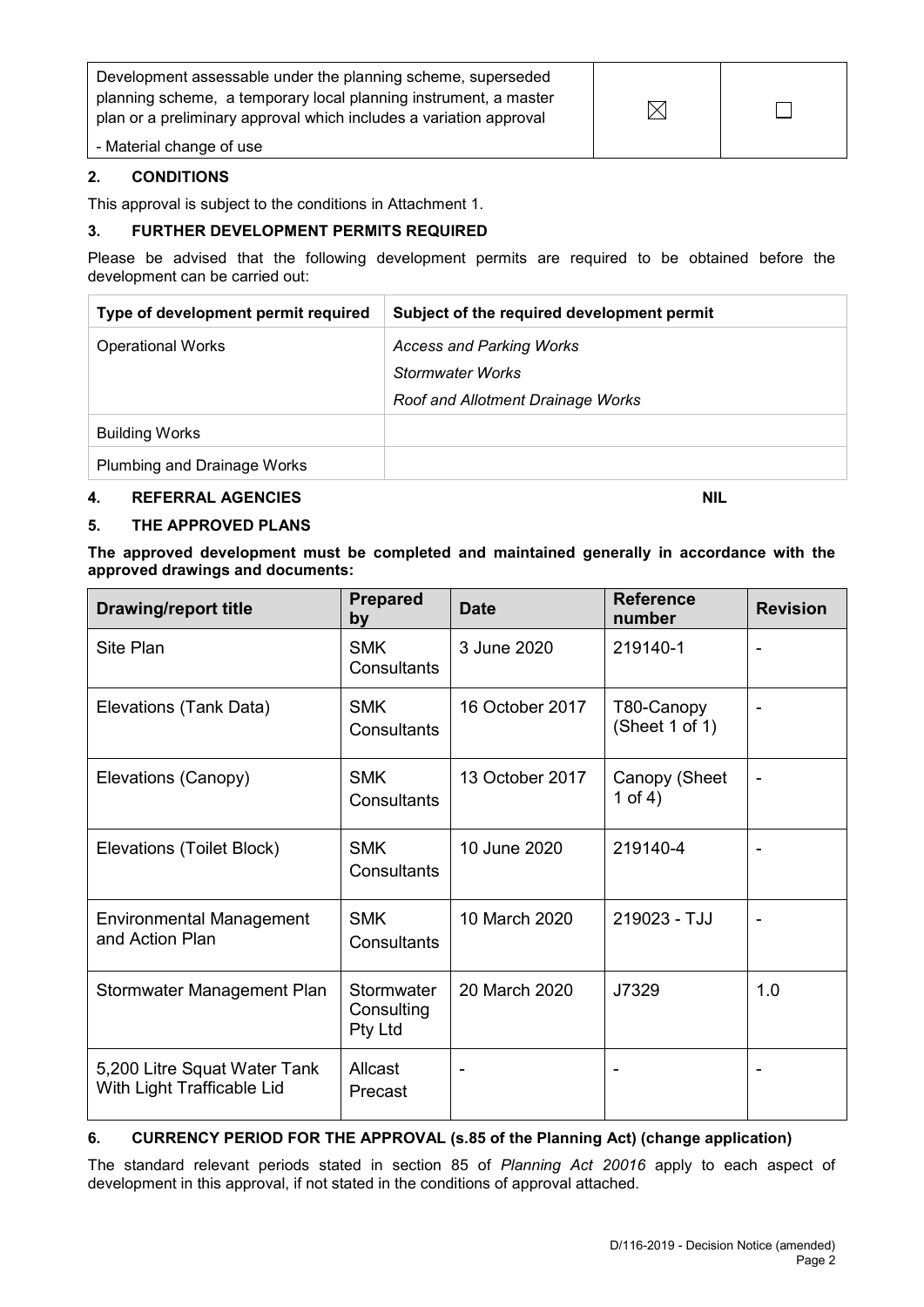#### **7. STATEMENT OF REASONS**

| <b>Description of the</b><br>development           | The proposed development is for a Minor Change to Development Permit D/116-<br>2019 for a Material Change of Use for a Service Station                                                                                                                                                                                                                              |  |  |
|----------------------------------------------------|---------------------------------------------------------------------------------------------------------------------------------------------------------------------------------------------------------------------------------------------------------------------------------------------------------------------------------------------------------------------|--|--|
| <b>Reasons for</b><br><b>Decision</b>              | The proposed development is small in scale and consistent with the intent of the<br>a)<br>Medium Impact Industry Zone;                                                                                                                                                                                                                                              |  |  |
|                                                    | b)<br>The proposed use does not compromise the strategic framework in the<br>Rockhampton Region Planning Scheme 2015;                                                                                                                                                                                                                                               |  |  |
|                                                    | Assessment of the development against the relevant zone purpose, planning<br>C)<br>scheme codes and planning scheme policies demonstrates that the proposed<br>development will not cause significant adverse impacts on the surrounding<br>natural environment, built environment and infrastructure, community facilities,<br>or local character and amenity; and |  |  |
|                                                    | The proposed development does not compromise the relevant State Planning<br>d)<br>Policy.                                                                                                                                                                                                                                                                           |  |  |
| <b>Assessment</b><br><b>Benchmarks</b>             | The proposed development was assessed against the following assessment<br>benchmarks:                                                                                                                                                                                                                                                                               |  |  |
|                                                    | Medium impact industry zone code;                                                                                                                                                                                                                                                                                                                                   |  |  |
|                                                    | Access, parking and transport code;<br>٠                                                                                                                                                                                                                                                                                                                            |  |  |
|                                                    | Landscape code;<br>٠                                                                                                                                                                                                                                                                                                                                                |  |  |
|                                                    | Stormwater management code;                                                                                                                                                                                                                                                                                                                                         |  |  |
|                                                    | Waste management code;                                                                                                                                                                                                                                                                                                                                              |  |  |
|                                                    | Water and sewer code;                                                                                                                                                                                                                                                                                                                                               |  |  |
|                                                    | Acid sulfate soils overlay code; and                                                                                                                                                                                                                                                                                                                                |  |  |
|                                                    | Airport environs overlay code.                                                                                                                                                                                                                                                                                                                                      |  |  |
| <b>Compliance with</b><br>assessment<br>benchmarks | The development was assessed against all of the assessment benchmarks listed<br>above and complies with all of these without exception.                                                                                                                                                                                                                             |  |  |
| <b>Matters</b>                                     | (i) The State Planning Policy - Part E;                                                                                                                                                                                                                                                                                                                             |  |  |
| prescribed by<br>regulation                        | The Central Queensland Regional Plan;<br>(ii)                                                                                                                                                                                                                                                                                                                       |  |  |
|                                                    | The Rockhampton Region Planning Scheme 2015;<br>(iii)                                                                                                                                                                                                                                                                                                               |  |  |
|                                                    | Surrounding use of adjacent premises in terms of commensurate and consistent<br>(iv)<br>development form; and                                                                                                                                                                                                                                                       |  |  |
|                                                    | The common material, being the material submitted with the application.<br>(V)                                                                                                                                                                                                                                                                                      |  |  |

#### **8. RIGHTS OF APPEAL**

The rights of an applicant to appeal to a tribunal or the Planning and Environment Court against a decision about a development application are set out in chapter 6, part 1 of the *Planning Act 2016*. For particular applications, there may also be a right to make an application for a declaration by a tribunal (see chapter 6, part 2 of the *Planning Act 2016).*

#### *Appeal by an applicant*

An applicant for a development application may appeal to the Planning and Environment Court against the following:

- the refusal of all or part of the development application
- a provision of the development approval
- the decision to give a preliminary approval when a development permit was applied for
- a deemed refusal of the development application.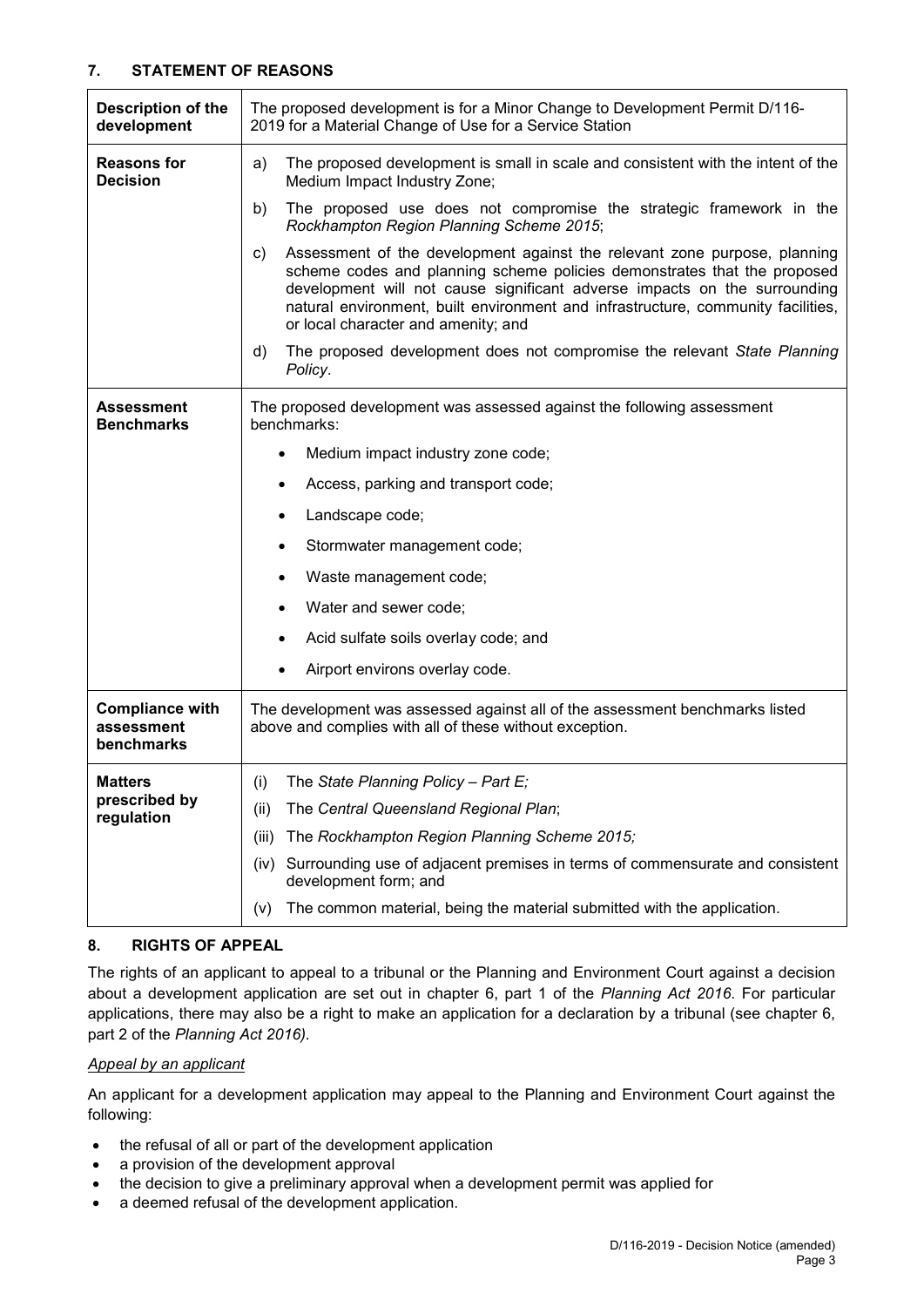An applicant may also have a right to appeal to the Development tribunal. For more information, see schedule 1 of the *Planning Act 2016*.

The timeframes for starting an appeal in the Planning and Environment Court are set out in section 229 of the *Planning Act 2016*.

**Attachment 2** is an extract from the *Planning Act 2016* that sets down the applicant's appeal rights and the appeal rights of a submitter.

#### **9. WHEN THE DEVELOPMENT APPROVAL TAKES EFFECT**

This development approval takes effect:

From the time the decision notice is given – if there is no submitter and the applicant does not appeal the decision to the court.

Or

When the submitter's appeal period ends  $-$  if there is a submitter and the applicant does not appeal the decision to the court.

Or

- Subject to the decision of the court, when the appeal is finally decided – if an appeal is made to the court.

#### **10. ORIGINAL DECISION ASSESSMENT MANAGER**

| Name:           | Tarnya Fitzgibbon<br><b>COORDINATOR</b><br><b>DEVELOPMENT ASSESSMENT</b> | Date: 30 April 2020 |
|-----------------|--------------------------------------------------------------------------|---------------------|
| 11 <sub>1</sub> | <b>ASSESSMENT MANAGER</b>                                                |                     |

| Tarnya Fitzgibbon<br><b>COORDINATOR</b> | Signature: | Date: | 9 July 2020 |
|-----------------------------------------|------------|-------|-------------|
| <b>DEVELOPMENT ASSESSMENT</b>           |            |       |             |

#### **Attachment 1 – Conditions of the approval**

*Part 1* **–** *Conditions imposed by the assessment manager [Note: where a condition is imposed about infrastructure under Chapter 4 of the Planning Act 2016, the relevant provision of the Act under which this condition was imposed must be specified.]*

#### **Attachment 2—Extract on appeal rights**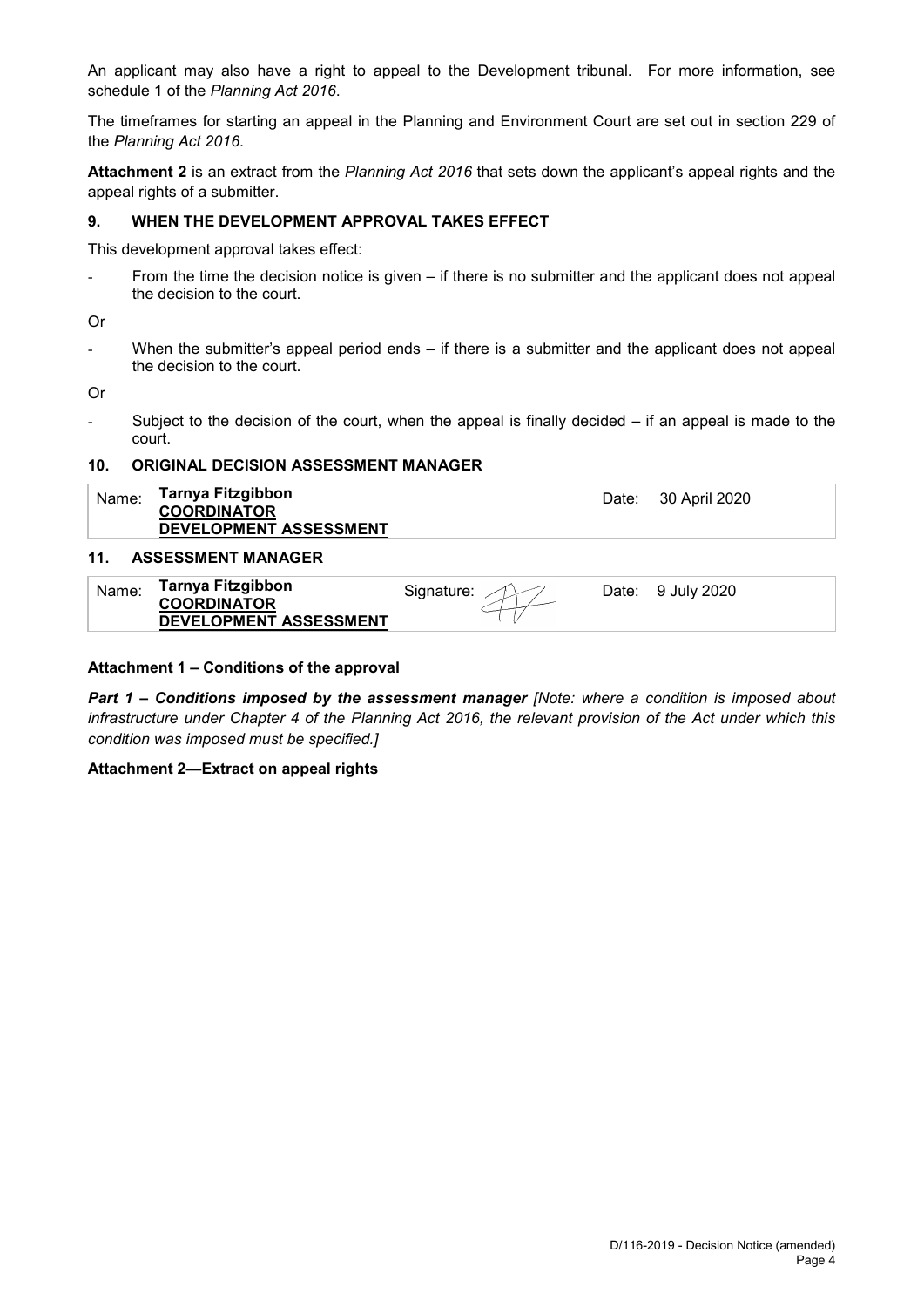

## **Attachment 1 – Part 1 Rockhampton Regional Council Conditions**

*Planning Act 2016*

## 1.0 ADMINISTRATION

- 1.1 The Developer and their employee, agent, contractor or invitee is responsible for ensuring compliance with the conditions of this development approval.
- 1.2 Where these Conditions refer to "Council" in relation to requiring Council to approve or to be satisfied as to any matter, or conferring on the Council a function, power or discretion, that role may be fulfilled in whole or in part by a delegate appointed for that purpose by the Council.
- 1.3 All conditions, works, or requirements of this development approval must be undertaken, completed, and be accompanied by a Compliance Certificate for any Operational Works required by this development approval:
	- 1.3.1 to Council's satisfaction;
	- 1.3.2 at no cost to Council; and
	- 1.3.3 prior to the commencement of the use,

unless otherwise stated.

- 1.4 Infrastructure requirements of this development approval must be contributed to the relevant authorities, where applicable, at no cost to Council, prior to the commencement of the use, unless otherwise stated.
- 1.5 The following further Development Permits must be obtained prior to the commencement of any works associated with their purposes:
	- 1.5.1 Operational Works:
		- (i) Access and Parking Works;
		- (ii) Stormwater Works;
		- (iii) Roof and Allotment Drainage;
	- 1.5.2 Plumbing and Drainage Works; and
	- 1.5.3 Building Works.
- 1.6 All Development Permits for Operational Works and Plumbing and Drainage Works must be obtained prior to the issue of a Development Permit for Building Works.
- 1.7 All works must be designed, constructed and maintained in accordance with the relevant Council policies, guidelines and standards, unless otherwise stated.
- 1.8 All engineering drawings/specifications, design and construction works must be in accordance with the requirements of the relevant *Australian Standards* and must be approved, supervised and certified by a Registered Professional Engineer of Queensland.

## 2.0 APPROVED PLANS AND DOCUMENTS

2.1 The approved development must be completed and maintained generally in accordance with the approved plans and documents, except where amended by any condition of this development approval:

| <b>Drawing/report title</b> | <b>Prepared</b><br>b٧     | <b>Date</b> | <b>Reference</b><br>number | <b>Revision</b>          |
|-----------------------------|---------------------------|-------------|----------------------------|--------------------------|
| Site Plan                   | <b>SMK</b><br>Consultants | 3 June 2020 | 219140-1                   | $\overline{\phantom{a}}$ |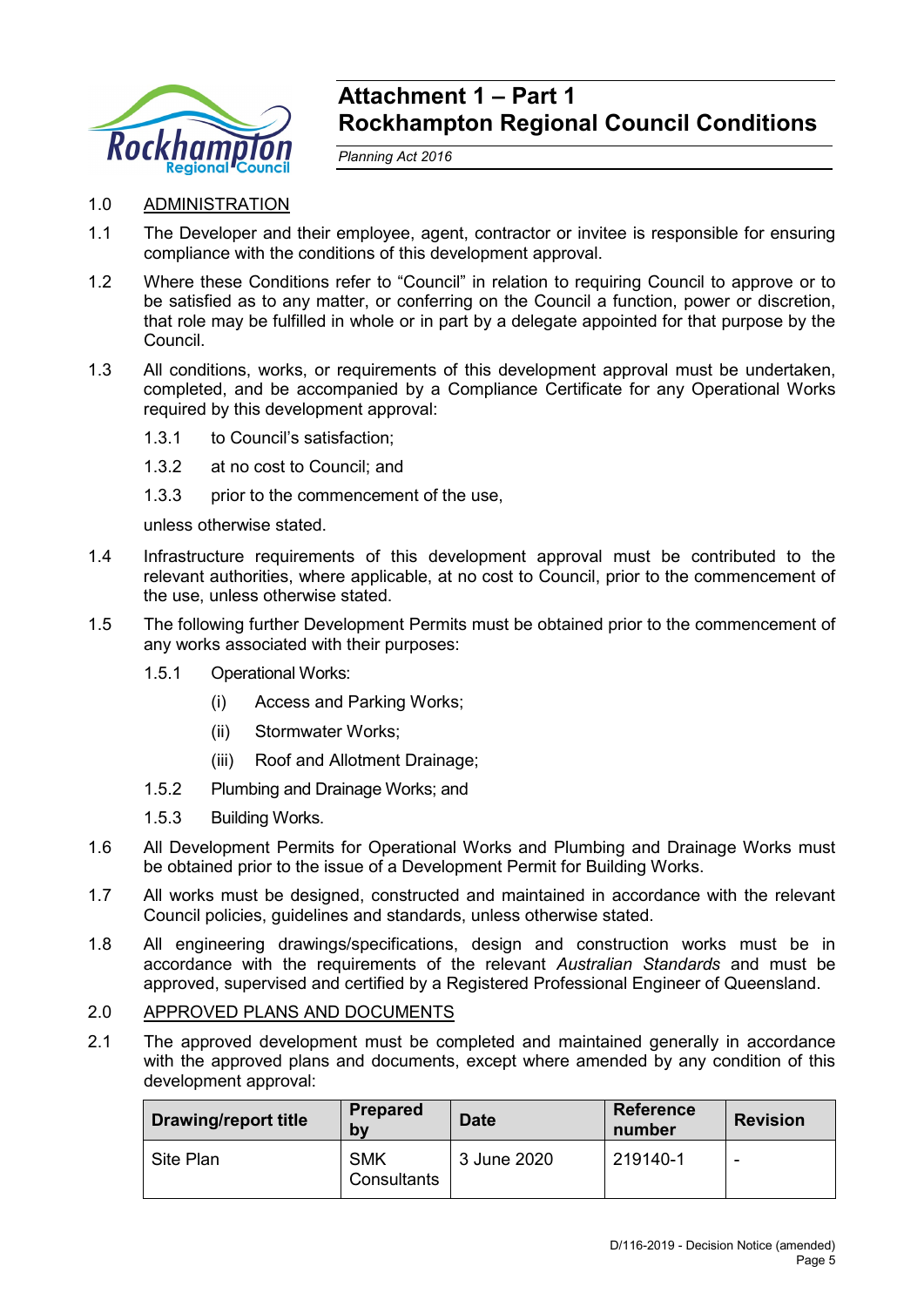| Elevations (Tank Data)                                               | SMK<br>Consultants                  | 16 October 2017 | T80-Canopy<br>(Sheet 1 of 1) |     |
|----------------------------------------------------------------------|-------------------------------------|-----------------|------------------------------|-----|
| Elevations (Canopy)                                                  | <b>SMK</b><br>Consultants           | 13 October 2017 | Canopy<br>(Sheet 1 of 4)     |     |
| Elevations (Toilet<br>Block)                                         | <b>SMK</b><br>Consultants           | 10 June 2020    | 219140-4                     |     |
| Environmental<br>Management and<br><b>Action Plan</b>                | <b>SMK</b><br>Consultants           | 10 March 2020   | 219023 - TJJ                 |     |
| Stormwater<br>Management Plan                                        | Stormwater<br>Consulting<br>Pty Ltd | 20 March 2020   | J7329                        | 1.0 |
| 5,200 Litre Squat Water<br>Tank With Light<br><b>Trafficable Lid</b> | Allcast<br>Precast                  |                 |                              |     |

- 2.2 Where there is any conflict between the conditions of this development approval and the details shown on the approved plans and documents, the conditions of this development approval must prevail.
- 2.3 Where conditions require the above plans or documents to be amended, the revised document(s) must be submitted for approval by Council prior to the commencement of the use.

## 3.0 ACCESS AND PARKING WORKS

- 3.1 A Development Permit for Operational Works (access and parking works) must be obtained prior to the commencement of any access and parking works on the development site.
- 3.2 All access and parking works must be designed and constructed in accordance with the approved plans (refer to condition 2.1), *Capricorn Municipal Development Guidelines*, and *Australian Standard AS2890 "Parking facilities"* and the provisions of a Development Permit for Operational Works (access and parking works).
- 3.3 All access, parking and manoeuvring areas must be sealed with either reinforced concrete or a compacted gravel pavement sealed with asphaltic concrete. The sealed surface must have a sufficient thickness to accommodate the traffic loads associated with the development over a twenty (20) year lifespan.
- 3.4 All vehicles must ingress and egress the development in a forward gear.
- 3.5 A minimum of three (3) parking spaces must be provided on-site, in accordance with the approved plans (refer to condition 2.1)
- 3.6 Parking spaces must be line-marked in accordance with the approved plans (refer to condition 2.1) and in accordance with the *Australian Standard AS2890 "Parking facilities"* and the provisions of a Development Permit for Operational Works (access and parking works).
- 3.7 All vehicle operations associated with the development must be directed by suitable directional, informative, regulatory or warning signs in accordance with *Australian Standard AS1742.1 "Manual of uniform traffic control devices"* and *Australian Standard AS2890.1 "Parking facilities – Off-street car parking"*.
- 3.8 All vehicle operation areas must be illuminated in accordance with the requirements of *Australian Standard AS1158* "*Lighting for roads and public spaces"*.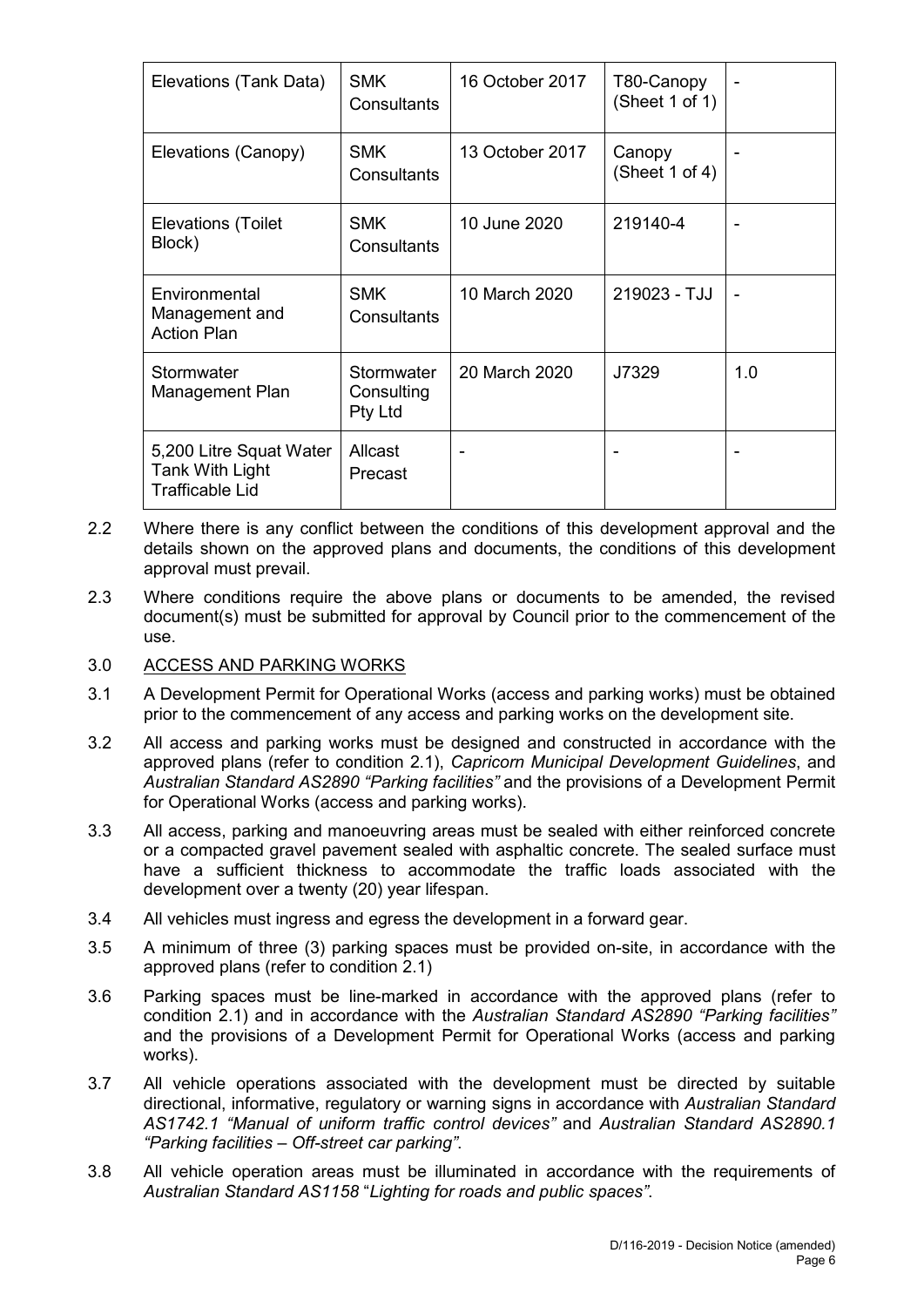## 4.0 SEWERAGE WORKS

- 4.1 A 'Trade Waste Permit' must be obtained for the discharge of any non-domestic waste into Council's reticulated sewerage network. Arrestor traps must be provided where commercial or non-domestic waste is proposed to be discharged into the sewer system.
- 4.2 Large trees must not be planted within one (1) metre of the centreline of any sewerage and/or water infrastructure; small shrubs and groundcover are acceptable.

## 5.0 PLUMBING AND DRAINAGE WORKS

- 5.1 All internal plumbing and drainage works must be designed and constructed in accordance with the approved plans (refer to condition 2.1), *Capricorn Municipal Development Guidelines*, *Water Supply (Safety and Reliability) Act 2008, Plumbing and Drainage Act 2002*, Council's Plumbing and Drainage Policies and the provisions of a Development Permit for Plumbing and Drainage Works.
- 5.2 The development must be connected to Council's reticulated sewer and water networks.
- 5.3 The existing sewerage and water connection point(s) must be retained, and upgraded if necessary, to service the development.
- 5.4 Adequate domestic and fire-fighting protection must be provided to the development, and must be certified by a hydraulic engineer or other suitably qualified person.
- 5.5 Sewer connections and water meter boxes located within trafficable areas must be raised or lowered to suit the finished surface levels and must be provided with heavy duty trafficable lids.

#### 6.0 STORMWATER WORKS

- 6.1 A Development Permit for Operational Works (stormwater works) must be obtained prior to the commencement of any stormwater works required by this development approval.
- 6.2 All stormwater drainage works must be designed and constructed in accordance with the approved plans (refer to condition 2.1), *Queensland Urban Drainage Manual*, *Capricorn Municipal Development Guidelines*, sound engineering practice and the provisions of a Development Permit for Operational Works (stormwater works).
- 6.3 All stormwater must drain to a demonstrated lawful point of discharge and must not adversely affect surrounding land or infrastructure in comparison to the pre-development conditions, including but not limited to blocking, altering or diverting existing stormwater runoff patterns or having the potential to cause damage to other infrastructure.
- 6.4 The removal of gross pollutants must occur upstream of the bio-retention basin in accordance with relevant *Australian Standards* and all maintenance of the proposed gross pollutant traps must be the responsibility of the property owner or body corporate (if applicable).
- 6.5 Any application for a Development Permit for Operational Works (stormwater works) must be accompanied by engineering plans with details of any new drainage systems including retention systems, inlet and outlet structures, or the amendment and upgrading of existing drainage systems to implement the proposed drainage strategy.
- 6.6 The bio-retention basin as identified on the approved plans (refer to condition 2.1) must be landscaped in accordance with Council's requirements. Any application for a Development Permit for Operational Works (stormwater works) must be accompanied by detailed plans and specifications for the basin, and the design must:
	- 6.6.1 be suitable to the climate and incorporate predominately native species; and
	- 6.6.2 maximise areas suitable for on-site infiltration of stormwater.

## 7.0 ROOF AND ALLOTMENT DRAINAGE WORKS

7.1 A Development Permit for Operational Works (roof and allotment drainage works) must be obtained prior to the commencement of any drainage works on the development site.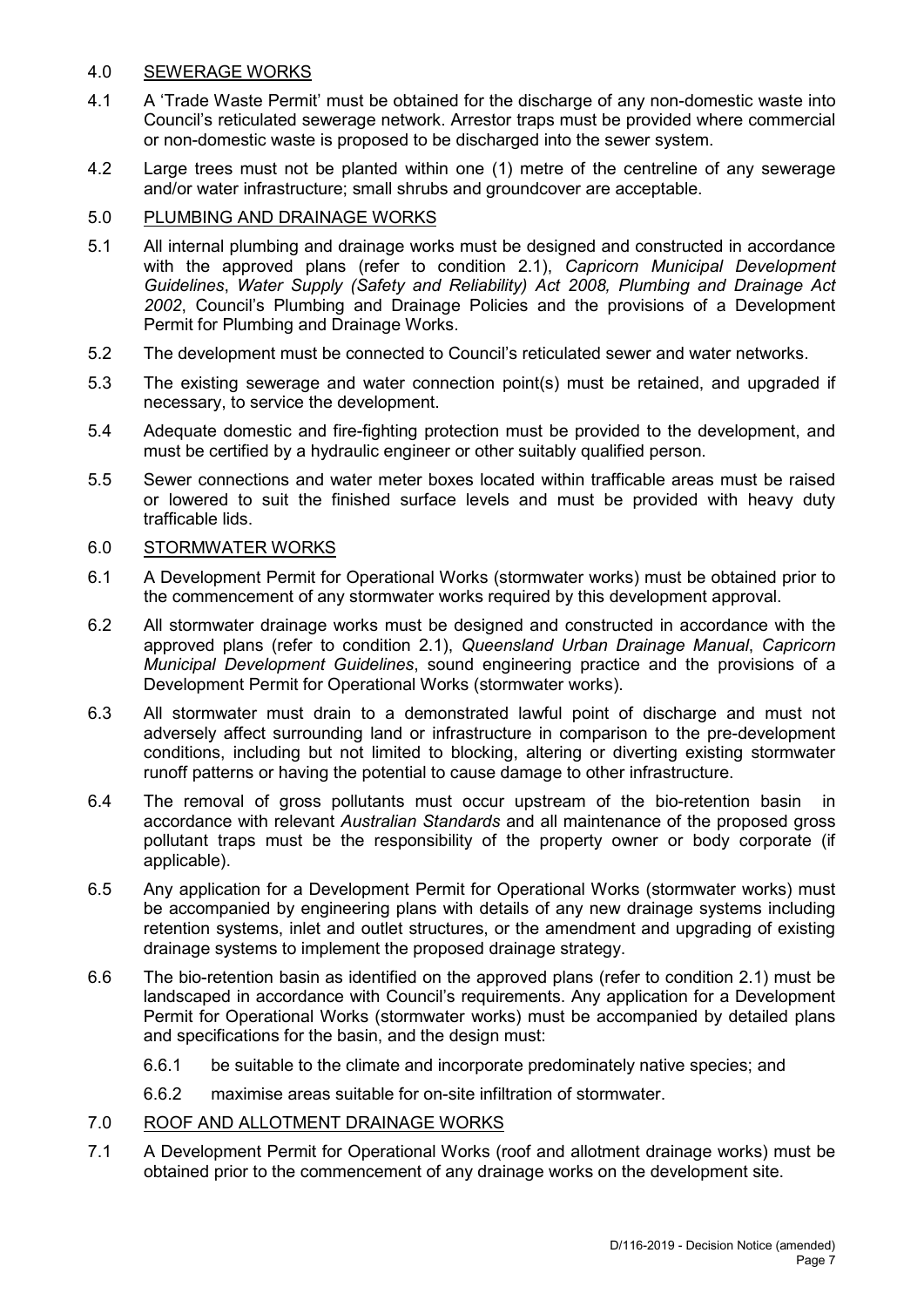- 7.2 All roof and allotment drainage works must be designed and constructed in accordance with the approved plans (refer to condition 2.1), *Queensland Urban Drainage Manual*, *Capricorn Municipal Development Guidelines*, sound engineering practice and the provisions of a Development Permit for Operational Works (roof and allotment drainage works).
- 7.3 All roof and allotment runoff from the development must be directed to a lawful point of discharge and must not restrict, impair or change the natural flow of runoff water or cause a nuisance to surrounding land or infrastructure.

## 8.0 BUILDING WORKS

- 8.1 A Development Permit for Building Works must be obtained prior to commencement of any building works within the development site.
- 8.2 Any lighting devices associated with the development, such as sensory lighting, must be positioned on the development site and shielded so as not to cause glare or other nuisance to nearby residents and motorists. Night lighting must be designed, constructed and operated in accordance with *Australian Standard AS4282 "Control of the obtrusive effects of outdoor lighting"*.
- 8.3 The above ground petroleum storage system must be designed, constructed and installed in accordance with:
	- 8.3.1 *Australian Standard AS1692 "Tanks for flammable and combustible liquids"*; and
	- 8.3.2 *Australian Standard AS1940 "The storage and handling of flammable and combustible liquids"*.
- 8.4 An impervious paved waste storage area must be provided in accordance with the *Environmental Protection Regulation 2008* and must be:
	- 8.4.1 designed and located to not conflict with vehicle parking and manoeuvring areas as per the approved 'Site Plan' (refer to condition 2.1);
	- 8.4.2 aesthetically screened from any road frontage or adjoining property;
	- 8.4.3 surrounded by at least a 1.8 metre high screen fence that obstructs from view the contents of the waste storage area by any member of the public from any public place;
	- 8.4.4 setback a minimum of two (2) metres from any road frontage or property boundary; and
	- 8.4.5 provided with a suitable hosecock and hoses at the refuse container area, and washdown must be drained to the sewer and fitted with an approved stormwater diversion valve arrangement in accordance with the Sewerage Trade Waste provisions and the *Plumbing and Drainage Act 2018.* Alternatively washdown may be drained directly to the holding tank as shown on the approved plans (refer to condition 2.1).
- 9.0 ELECTRICITY
- 9.1 Electricity services must be provided to the development in accordance with the standards and requirements of the relevant service provider.

## 10.0 ASSET MANAGEMENT

- 10.1 Any alteration necessary to electricity, telephone, water mains, sewerage mains, and/or public utility installations resulting from the development or in connection with the development, must be undertaken and completed at no cost to Council.
- 10.2 Any damage to existing stormwater, water supply and sewerage infrastructure, kerb and channel, pathway or roadway (including removal of concrete slurry from public land and Council infrastructure), that occurs while any works are being carried out in association with this development approval must be repaired at full cost to the developer. This includes the reinstatement of any existing traffic signs or pavement markings that may have been removed or damaged.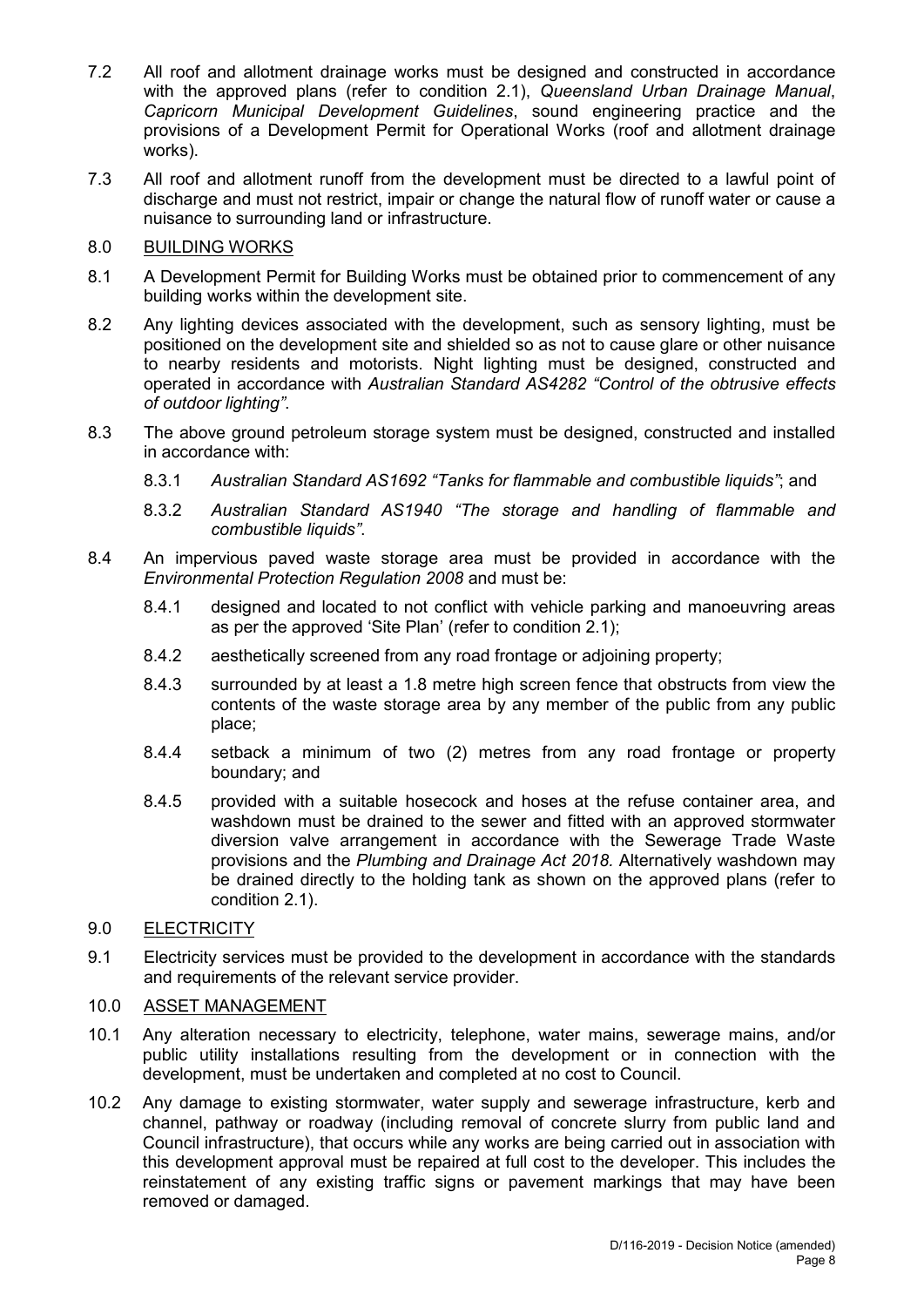10.3 'As Constructed' information pertaining to assets to be handed over to Council and those which may have an impact on Council's existing and future assets must be provided prior to the commencement of the use. This information must be provided in accordance with the *Asset Design and As Constructed Manual (ADAC).*

## 11.0 ENVIRONMENTAL

11.1 An Erosion Control and Stormwater Control Management Plan prepared by a Registered Professional Engineer of Queensland in accordance with the *Capricorn Municipal Design Guidelines*, must be implemented, monitored and maintained for the duration of the development works, and until all exposed soil areas are permanently stabilised (for example, turfed, hydromulched, concreted, landscaped). The plan must be available on-site for inspection by Council Officers whilst all works are being carried out.

## 12.0 ENVIRONMENTAL HEALTH

- 12.1 Operations on the development site must have no significant impact on the amenity of adjoining premises or the surrounding area due to the emission of light, noise, odour or dust.
- 12.2 When requested by Council, nuisance monitoring must be undertaken and recorded within three (3) months, to investigate any genuine complaint of nuisance caused by noise, light, odour or dust. An analysis of the monitoring data and a report, including nuisance mitigation measures, must be provided to Council within fourteen (14) days of the completion of the investigation.
- 12.3 Odour and visible contaminants, including but not limited to dust, fume, smoke, aerosols, overspray or particulates, must not be released to the environment in a manner that will or may cause environmental nuisance or harm unless such release is authorised by Council.
- 12.4 An incidents register must be kept at the premises and it must record any incidents including but not limited to:
	- 12.4.1 any fire at the premises; and
	- 12.4.2 any release of contaminants not in accordance with the development approval conditions.
- 12.5 The activity must be conducted in accordance with the approved 'Environmental Management and Action Plan' (refer to condition 2.1).
- 12.6 All plant and equipment must be maintained in proper working order at all times, in accordance with the manufacturer's directions to ensure the safety and efficiency of the equipment.
- 12.7 All chemicals and/or environmentally hazardous liquids must be contained within a covered, bunded storage area that has a volume of at least that of the largest container in the bund plus twenty-five percent (25%) of the total storage capacity.
- 12.8 Stormwater must be prevented from entering contaminated work areas. Any stormwater which may enter into a contaminated area must not be drained to the stormwater drainage system.
- 12.9 An appropriate spill kit must be kept on-site for neutralising or decontaminating spills. The spill kit must be clearly identifiable, maintained regularly and stored in a central location that is easily accessible to employees. Staff must be adequately trained in the use of these materials. The spill kit may consist of:
	- 12.9.1 a bin with a tight-fitting lid, partially filled with non-combustible absorbent material such as vermiculite;
	- 12.9.2 a broom, shovel, face shield, chemically-resistant boots and gloves; and
	- 12.9.3 waste bags and ties.
- 12.10 Any spillage of environmentally hazardous liquids or other materials must be cleaned up as quickly as practicable. Any spillage of waste and/or contaminants must not be hosed or swept to any stormwater drainage system, roadside gutter or waters.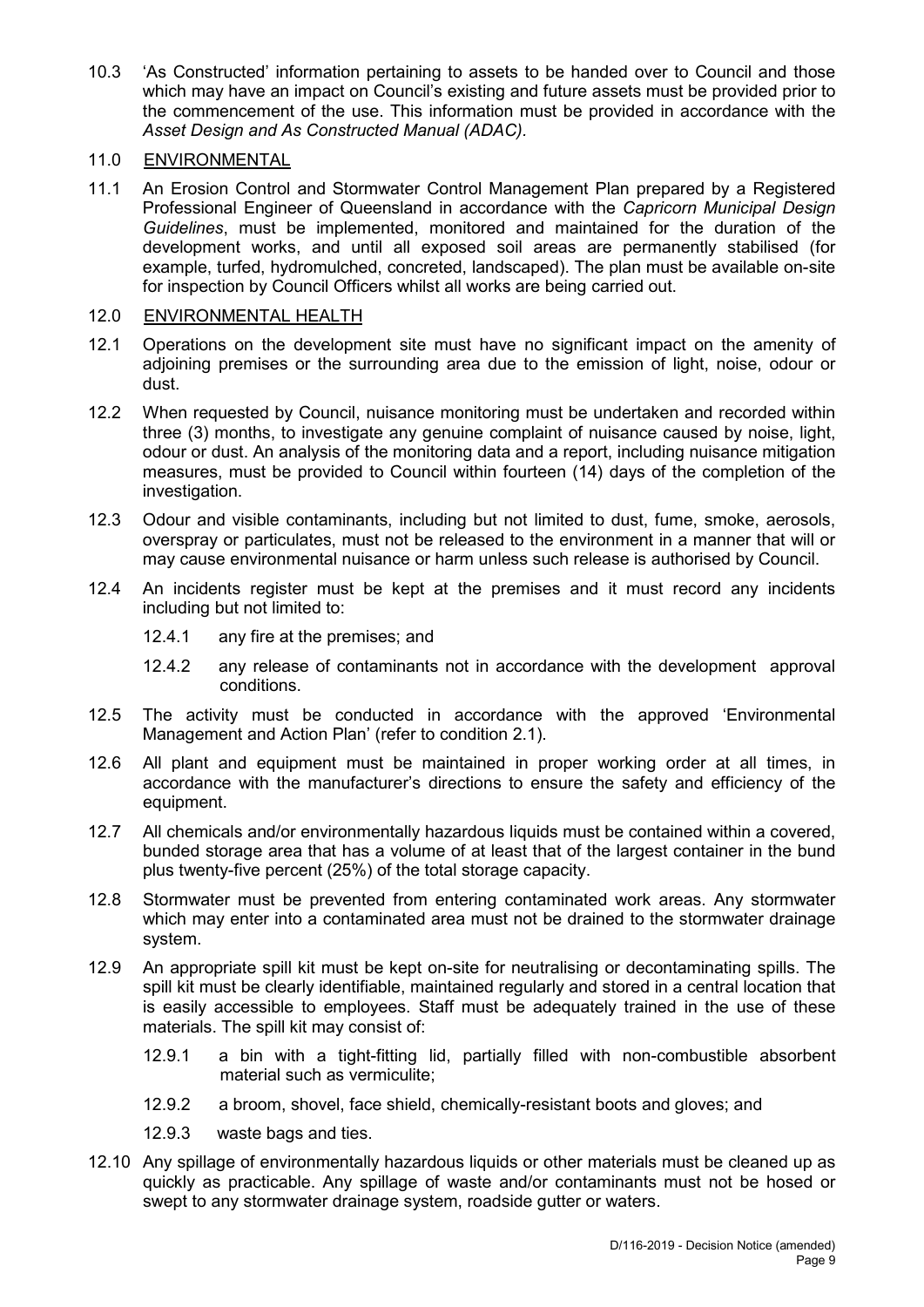- 12.11 Regulated waste and any other waste must not be released to the environment, stored, transferred or disposed of in such a manner that it will or may cause environmental harm or nuisance. This includes any waste being burnt or incinerated at the premises.
- 12.12 All traceable regulated waste must be removed from the premises by a licensed regulated waste transporter.
- 12.13 Where regulated waste is removed from the premises, records must be maintained for a period of five (5) years, and include the following:
	- 12.13.1 the date, quantity and type of waste removed;
	- 12.13.2 a copy of any licensed waste transport vehicle dockets;
	- 12.13.3 the name of the licensed regulated waste removalist and/or disposal operator; and
	- 12.13.4 the intended treatment and/or disposal destination of the waste.

These records must be available for inspection by Council when requested.

- 12.14 All fuel dispensing areas must be drained to the holding tank as per the approved plans (refer to condition 2.1). Contaminants within the holding tank must be removed and disposed of as regulated waste (for example, fuel, oil). Clean water can then be deposited to the stormwater system. Alternatively, fuel dispensing areas may be directed to Council's sewer via an approved trade waste oil interceptor/separation system.
- 12.15 Adequate procedures and measures (including an inventory control system) must be in place to monitor the storage volumes within chemical tanks to prevent overflow, to detect leaks and for the inspection and maintenance of environmental control measures, such as: bunding, wastewater containment devices, interceptors and acoustic enclosures.

## 13.0 OPERATING PROCEDURES

- 13.1 All construction materials, waste, waste skips, machinery and contractors' vehicles must be located and stored or parked within the development site. Storage of materials or parking of construction machinery or contractors' vehicles must not occur within Foster Street.
- 13.2 The above ground petroleum storage system must be maintained and operated in accordance with:
	- 13.2.1 *Australian Standard AS1692 "Tanks for flammable and combustible liquids"*; and
	- 13.2.2 *Australian Standard AS1940 "The storage and handling of flammable and combustible liquids"*.
- 13.3 All waste storage areas must be:
	- 13.3.1 kept in a clean and tidy condition; and
	- 13.3.2 maintained in accordance with *Environmental Protection Regulation 2008*.

#### ADVISORY NOTES

NOTE 1. Aboriginal Cultural Heritage

It is advised that under section 23 of the *Aboriginal Cultural Heritage Act 2003*, a person who carries out an activity must take all reasonable and practicable measures to ensure the activity does not harm Aboriginal cultural heritage (the "cultural heritage duty of care"). Maximum penalties for breaching the duty of care are listed in the Aboriginal cultural heritage legislation. The information on Aboriginal cultural heritage is available on the Department of Aboriginal and Torres Strait Islander Partnerships website: [www.datsip.qld.gov.au.](http://www.datsip.qld.gov.au/)

NOTE 2. General Environmental Duty

General environmental duty under the *Environmental Protection Act 1994* prohibits unlawful environmental nuisance caused by noise, aerosols, particles, dust, ash,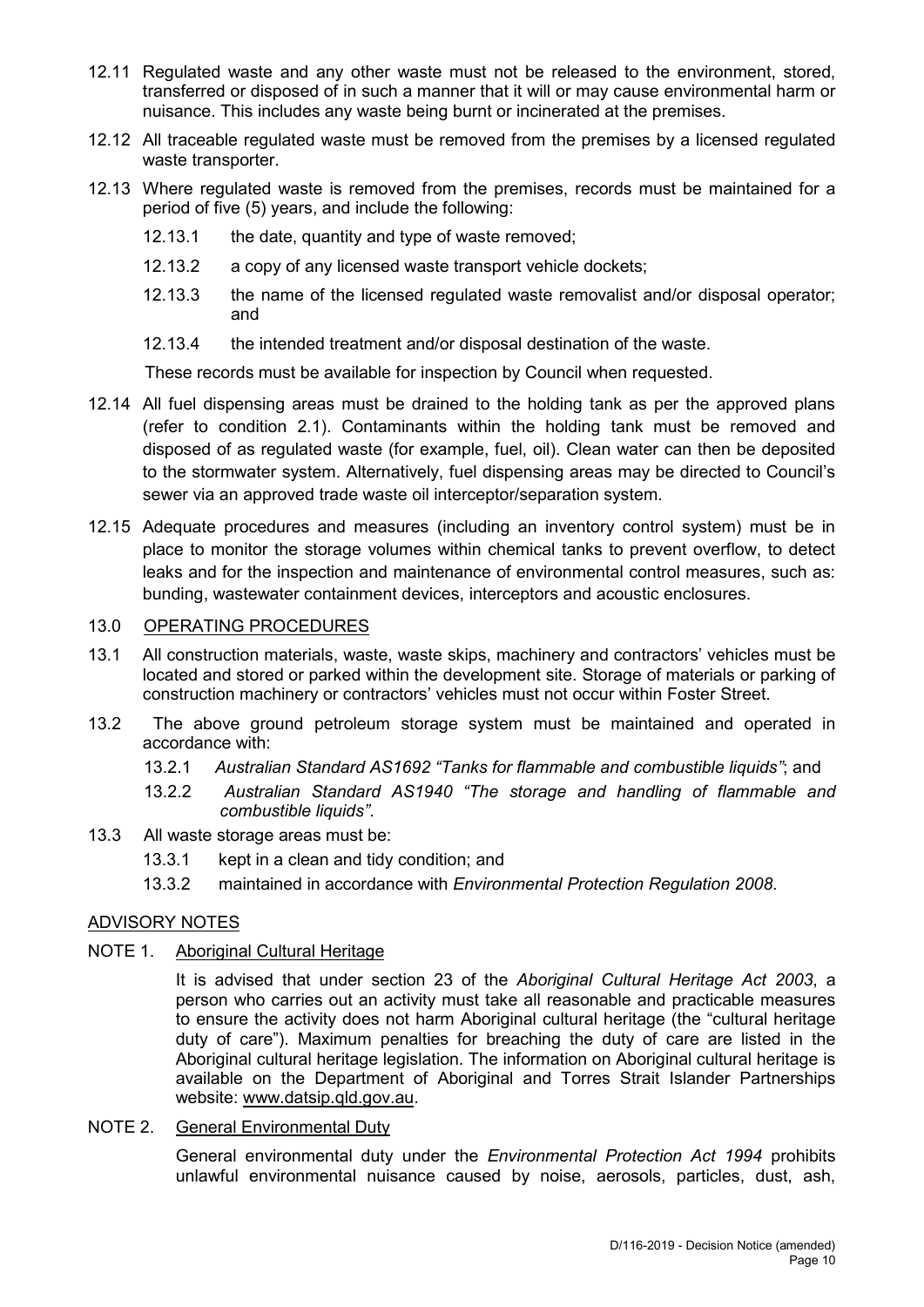fumes, light, odour or smoke beyond the boundaries of the development site during all stages of the development including earthworks, construction and operation.

#### NOTE 3. General Safety Of Public During Construction

The *Work Health and Safety Act 2011* and *Manual of Uniform Traffic Control Devices* must be complied with in carrying out any construction works, and to ensure safe traffic control and safe public access in respect of works being constructed on a road.

## NOTE 4. Duty to Notify of Environmental Harm

If a person becomes aware that serious or material environmental harm is caused or threatened by an activity or an associated activity, that person has a duty to notify Rockhampton Regional Council.

#### NOTE 5. Infrastructure Charges Notice

This application is subject to infrastructure charges in accordance with Council policies. The charges are presented on an Infrastructure Charges Notice.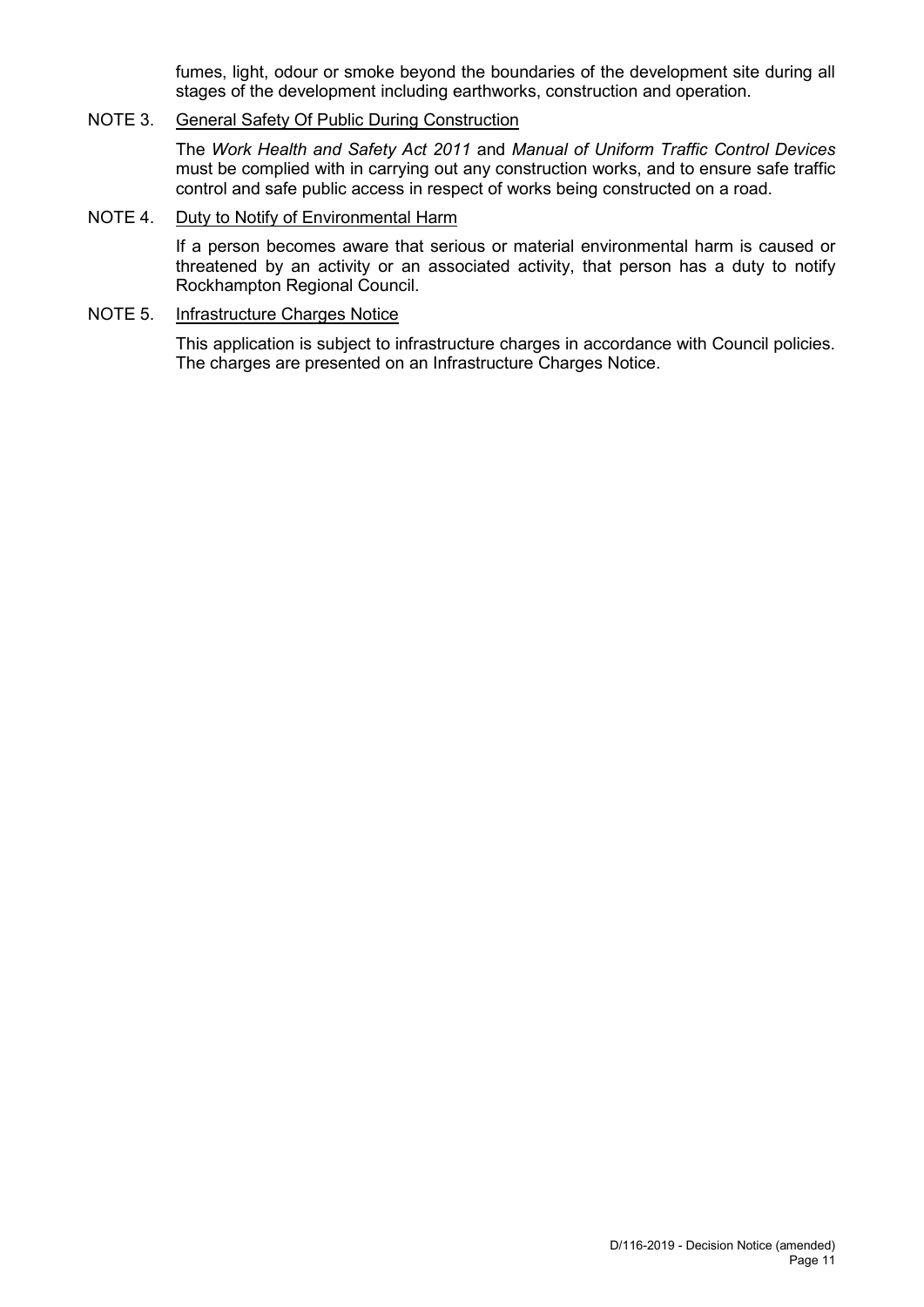

# **Attachment 2 - Appeal Rights**

*PLANNING ACT 2016*

The following is an extract from the *Planning Act 2016 (Chapter 6)*

## *Appeal rights*

#### *229 Appeals to tribunal or P&E Court*

- (1) Schedule 1 states—
	- (a) matters that may be appealed to— (i)either a tribunal or the P&E Court; or (ii)only a tribunal; or
		- (iii)only the P&E Court; and
	- (b) the person— (i)who may appeal a matter (the **appellant**); and (ii)who is a respondent in an appeal of the matter; and (iii)who is a co-respondent in an appeal of the matter; and
		- (iv)who may elect to be a co-respondent in an appeal of the matter.
- (2) An appellant may start an appeal within the appeal period.
- (3) The **appeal period** is—
	- (a) for an appeal by a building advisory agency—10 business days after a decision notice for the decision is given to the agency or
	- (b) for an appeal against a deemed refusal—at any time after the deemed refusal happens; or
	- (c) for an appeal against a decision of the Minister, under chapter 7, part 4, to register premises or to renew the registration of premises—20 business days after a notice is published under section 269(3)(a) or (4); or
	- (d) for an appeal against an infrastructure charges notice— 20 business days after the infrastructure charges notice is given to the person; or
	- (e) for an appeal about a deemed approval of a development application for which a decision notice has not been given—30 business days after the applicant gives the deemed approval notice to the assessment manager; or
	- (f) for any other appeal—20 business days after a notice of the decision for the matter, including an enforcement notice, is given to the person.
	- **Note**

See the P&E Court Act for the court's power to extend the appeal period.

- (4) Each respondent and co-respondent for an appeal may be heard in the appeal.
- (5) If an appeal is only about a referral agency's response, the assessment manager may apply to the tribunal or P&E Court to withdraw from the appeal.
- (6) To remove any doubt, it is declared that an appeal against an infrastructure charges notice must not be about—
	- (a) the adopted charge itself; or
	- (b) for a decision about an offset or refund—
		- (i) the establishment cost of trunk infrastructure identified in a LGIP; or
	- (ii) the cost of infrastructure decided using the method included in the local government's charges resolution.

#### **230 Notice of appeal**

- (1) An appellant starts an appeal by lodging, with the registrar of the tribunal or P&E Court, a notice of appeal that— (a) is in the approved form; and
	- (b) succinctly states the grounds of the appeal.
- (2) The notice of appeal must be accompanied by the required fee.
- (3) The appellant or, for an appeal to a tribunal, the registrar must, within the service period, give a copy of the notice of appeal to—
- (a) the respondent for the appeal; and
- (b) each co-respondent for the appeal; and
- (c) for an appeal about a development application under schedule 1, table 1, item 1—each principal submitter for the development application; and
- (d) for an appeal about a change application under schedule 1, table 1, item 2—each principal submitter for the change application; and
- (e) each person who may elect to become a co-respondent for the appeal, other than an eligible submitter who is not a principal submitter in an appeal under paragraph (c) or (d); and
- (f) for an appeal to the P&E Court—the chief executive; and
- (g) for an appeal to a tribunal under another Act—any other person who the registrar considers appropriate.
- (4) The **service period** is—
	- (a) if a submitter or advice agency started the appeal in the P&E Court—2 business days after the appeal is started; or
	- (b) otherwise—10 business days after the appeal is started.
- (5) A notice of appeal given to a person who may elect to be a co-respondent must state the effect of subsection
- (6) A person elects to be a co-respondent by filing a notice of election, in the approved form, within 10 business days after the notice of appeal is given to the person*.*
- **231 Other appeals**
- (1) Subject to this chapter, schedule 1 and the P&E Court Act, unless the Supreme Court decides a decision or other matter under this Act is affected by jurisdictional error, the decision or matter is non-appealable.
- (2) The Judicial Review Act 1991, part 5 applies to the decision or matter to the extent it is affected by jurisdictional error.
- (3) A person who, but for subsection (1) could have made an application under the Judicial Review Act 1991 in relation to the decision or matter, may apply under part 4 of that Act for a statement of reasons in relation to the decision or matter.
- (4) In this section— **decision** includes—
	- (a) conduct engaged in for the purpose of making a decision; and
	- (b) other conduct that relates to the making of a decision; and
	- (c) the making of a decision or the failure to make a decision; and
	- (d) a purported decision; and
	- (e) a deemed refusal.
- **non-appealable**, for a decision or matter, means the decision or matter—
	- (a) is final and conclusive; and
	- (b) may not be challenged, appealed against, reviewed, quashed, set aside or called into question in any other way under the Judicial Review Act 1991 or otherwise, whether by the Supreme Court, another court, a tribunal or another entity; and
	- (c) is not subject to any declaratory, injunctive or other order of the Supreme Court, another court, a tribunal or another entity on any ground.

#### **232 Rules of the P&E Court**

- (1) A person who is appealing to the P&E Court must comply with the rules of the court that apply to the appeal.
- (2) However, the P&E Court may hear and decide an appeal even if the person has not complied with rules of the P&E Court.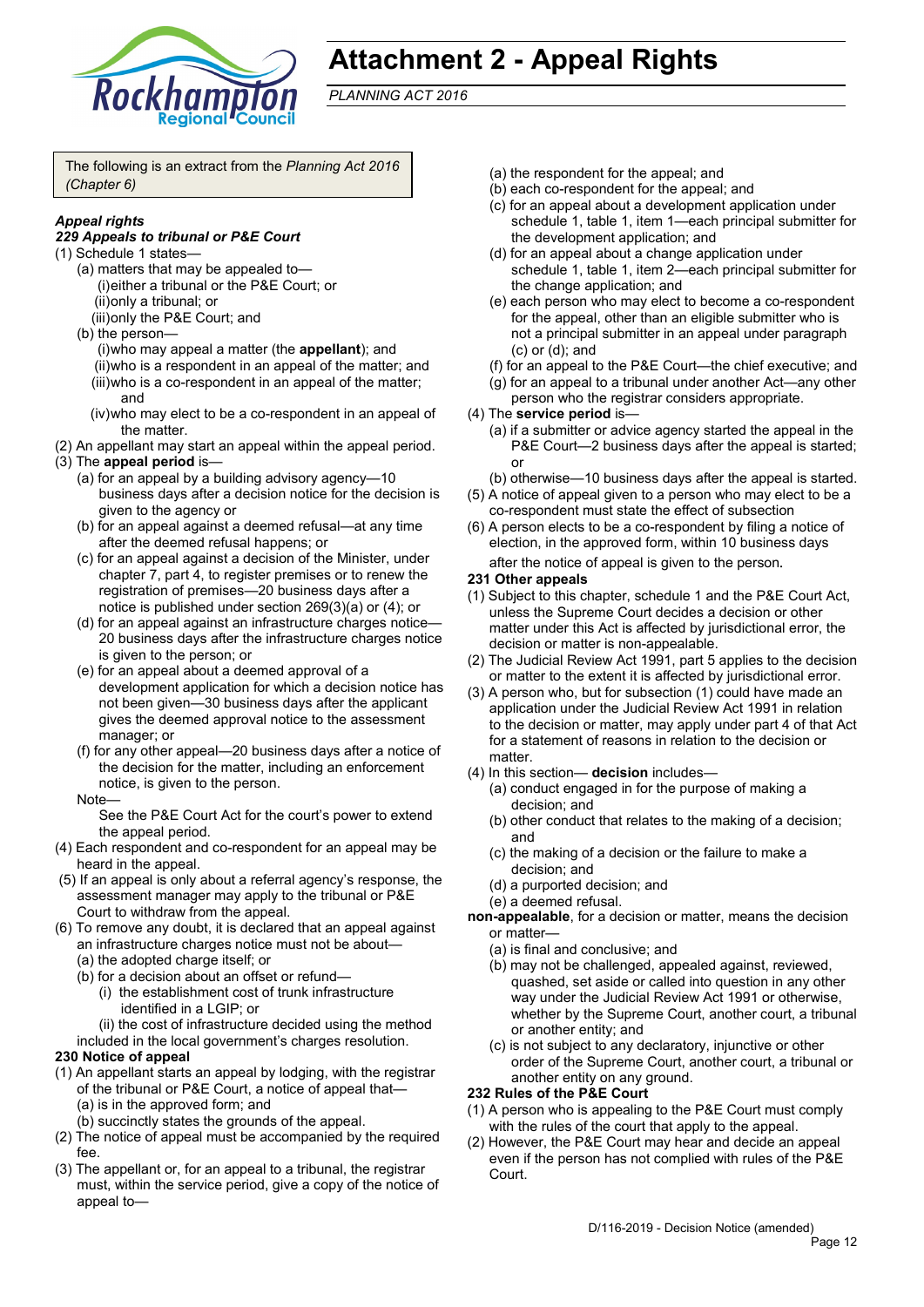

## **Appeal Rights**

*PLANNING ACT 2016*

## **Schedule 1**

#### **Appeals section 229**

#### **1 Appeal rights and parties to appeals**

(1) Table 1 states the matters that may be appealed to—(a) the P&E court; or (b) a tribunal.

- (2) However, table 1 applies to a tribunal only if the matter involves—
	- (a) the refusal, or deemed refusal of a development application, for—
	- (i) a material change of use for a classified building; or
	- (ii) operational work associated with building work, a retaining wall, or a tennis court; or
	- (b) a provision of a development approval for—
- (i) a material change of use for a classified building; or
- (ii) operational work associated with building work, a retaining wall, or a tennis court; or
	- (c) if a development permit was applied for—the decision to give a preliminary approval for— (i) a material change of use for a classified building; or
		- (ii) operational work associated with building work, a retaining wall, or a tennis court; or
	- (d) a development condition if—
		- (i) the development approval is only for a material change of use that involves the use of a building classified under the Building Code as a class 2 building; and
			- (ii) the building is, or is proposed to be, not more than 3 storeys; and
			- (iii) the proposed development is for not more than 60 sole-occupancy units; or
	- (e) a decision for, or a deemed refusal of, an extension application for a development approval that is only for a material change of use of a classified building; or
	- (f) a decision for, or a deemed refusal of, a change application for a development approval that is only for a material change of use of a classified building; or
	- (g) a matter under this Act, to the extent the matter relates to—
		- (i) the Building Act, other than a matter under that Act that may or must be decided by the Queensland Building and Construction Commission; or
		- (ii) the Plumbing and Drainage Act, part 4 or 5; or
	- (h) a decision to give an enforcement notice in relation to a matter under paragraphs (a) to (g); or
	- (i) a decision to give an infrastructure charges notice; or
	- (j) the refusal, or deemed refusal, of a conversion application; or
	- (k) a matter that, under another Act, may be appealed to the tribunal; or
- (l) a matter prescribed by regulation. (3) Also, table 1 does not apply to a tribunal if the matter
	- involves—
	- (a) for a matter in subsection  $(2)(a)$  to  $(d)$ 
		- (i) a development approval for which the development application required impact assessment; and
		- (ii) a development approval in relation to which the assessment manager received a properly made submission for the development application; or
	- (b) a provision of a development approval about the identification or inclusion, under a variation approval, of a matter for the development.
- (4) Table 2 states the matters that may be appealed only to the P&E Court.
- (5) Table 3 states the matters that may be appealed only to the tribunal.
- (6) In each table—
	- (a) column 1 states the appellant in the appeal; and
	- (b) column 2 states the respondent in the appeal; and
	- $(c)$  column 3 states the co-respondent (if any) in the appeal; and
	- (d) column 4 states the co-respondents by election (if any) in the appeal.
- (7) If the chief executive receives a notice of appeal under section 230(3)(f), the chief executive may elect to be a corespondent in the appeal.

| Appeals to the P&E Court and, for certain matters, to a tribunal<br>1. Development applications<br>An appeal may be made against-<br>(a) the refusal of all or part of the development application; or<br>(b) the deemed refusal of the development application; or<br>(c) a provision of the development approval; or<br>(d) if a development permit was applied for—the decision to give a preliminary approval.<br>Column 1<br>Column 2<br>Column 3<br>Column 4 | Table 1 |  |  |  |  |  |  |
|--------------------------------------------------------------------------------------------------------------------------------------------------------------------------------------------------------------------------------------------------------------------------------------------------------------------------------------------------------------------------------------------------------------------------------------------------------------------|---------|--|--|--|--|--|--|
|                                                                                                                                                                                                                                                                                                                                                                                                                                                                    |         |  |  |  |  |  |  |
| Respondent<br>Co-respondent by election<br>Appellant<br>Co-respondent<br>$($ if any $)$<br>$(if$ anv)                                                                                                                                                                                                                                                                                                                                                              |         |  |  |  |  |  |  |
| The applicant<br>If the appeal is about<br>1 A concurrence agency that is<br>The assessment<br>not a co-respondent<br>a concurrence<br>manager                                                                                                                                                                                                                                                                                                                     |         |  |  |  |  |  |  |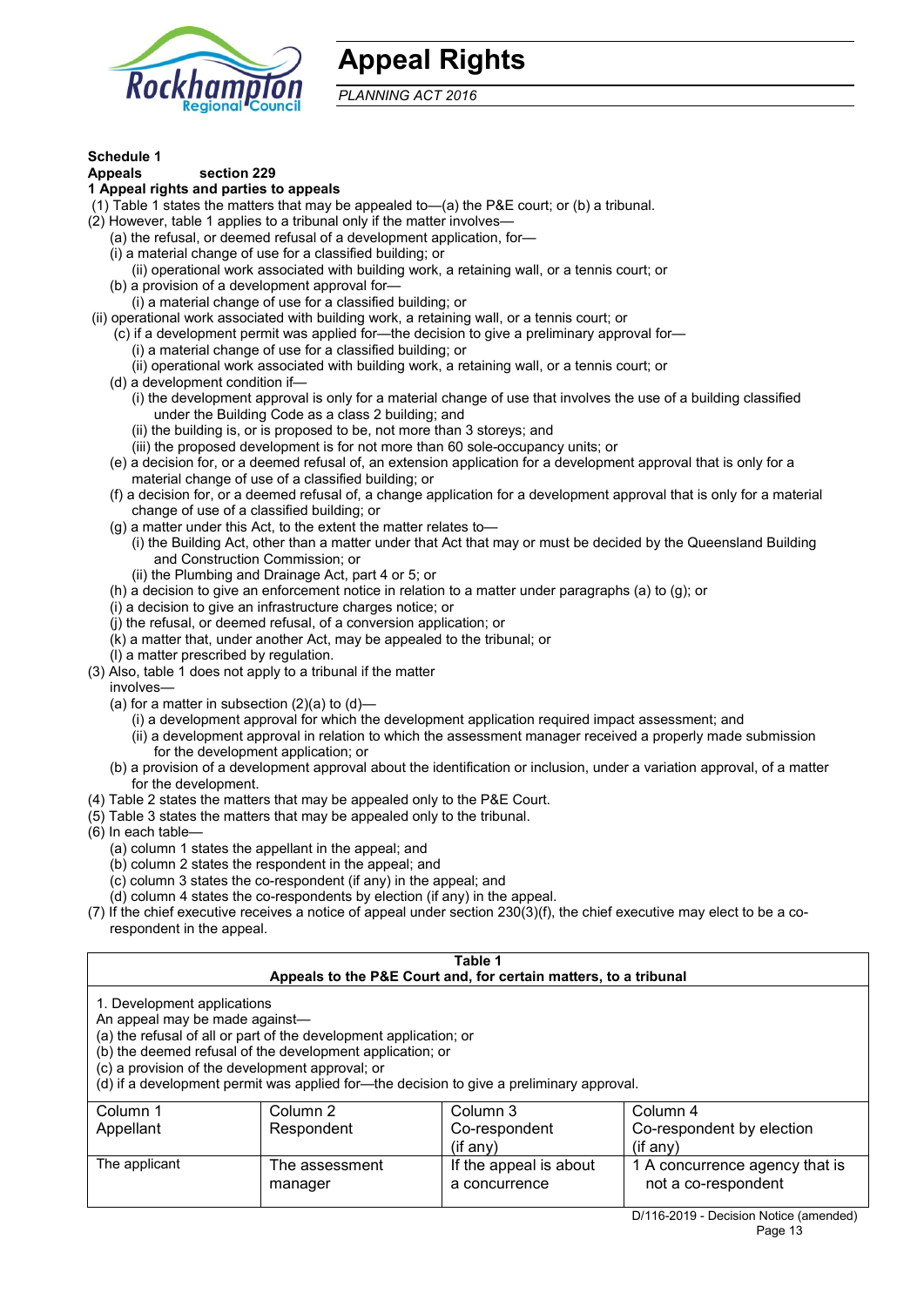| Table 1                                                                                                                                                                                                                                                                                                                                                                                                                                                                                                                                                                                                                                                                                                                                                                                                                                                            |                                   |                                                                 |                                                                                                                                                                                                                                                                                                                                                 |  |  |  |
|--------------------------------------------------------------------------------------------------------------------------------------------------------------------------------------------------------------------------------------------------------------------------------------------------------------------------------------------------------------------------------------------------------------------------------------------------------------------------------------------------------------------------------------------------------------------------------------------------------------------------------------------------------------------------------------------------------------------------------------------------------------------------------------------------------------------------------------------------------------------|-----------------------------------|-----------------------------------------------------------------|-------------------------------------------------------------------------------------------------------------------------------------------------------------------------------------------------------------------------------------------------------------------------------------------------------------------------------------------------|--|--|--|
| Appeals to the P&E Court and, for certain matters, to a tribunal                                                                                                                                                                                                                                                                                                                                                                                                                                                                                                                                                                                                                                                                                                                                                                                                   |                                   |                                                                 |                                                                                                                                                                                                                                                                                                                                                 |  |  |  |
|                                                                                                                                                                                                                                                                                                                                                                                                                                                                                                                                                                                                                                                                                                                                                                                                                                                                    |                                   | agency's referral<br>response-the<br>concurrence agency         | 2 If a chosen Assessment<br>manager is the respondent-<br>the prescribed assessment<br>manager<br>3 Any eligible advice agency for<br>the application<br>4 Any eligible submitter for the<br>application                                                                                                                                        |  |  |  |
| 2. Change applications<br>An appeal may be made against-<br>(a) a responsible entity's decision for a change application, other than a decision made by the P&E court; or<br>(b) a deemed refusal of a change application.                                                                                                                                                                                                                                                                                                                                                                                                                                                                                                                                                                                                                                         |                                   |                                                                 |                                                                                                                                                                                                                                                                                                                                                 |  |  |  |
| Column 1<br>Appellant                                                                                                                                                                                                                                                                                                                                                                                                                                                                                                                                                                                                                                                                                                                                                                                                                                              | Column 2<br>Respondent            | Column 3<br>Co-respondent<br>(if any)                           | Column 4<br>Co-respondent by election<br>(if any)                                                                                                                                                                                                                                                                                               |  |  |  |
| 1 The applicant<br>2 If the responsible<br>entity is the<br>assessment<br>manager-an<br>affected entity that<br>gave a pre-request<br>notice or response<br>notice                                                                                                                                                                                                                                                                                                                                                                                                                                                                                                                                                                                                                                                                                                 | The responsible<br>entity         | If an affected entity<br>starts the appeal-the<br>applicant     | 1 A concurrence agency for the<br>development application<br>2 If a chosen assessment<br>manager is the respondent-<br>the prescribed assessment<br>manager<br>3 A private certifier for the<br>development application<br>4 Any eligible advice agency for<br>the change application<br>5 Any eligible submitter for the<br>change application |  |  |  |
| 3. Extension applications<br>An appeal may be made against-<br>(a) the assessment manager's decision about an extension application; or<br>(b) a deemed refusal of an extension application.                                                                                                                                                                                                                                                                                                                                                                                                                                                                                                                                                                                                                                                                       |                                   |                                                                 |                                                                                                                                                                                                                                                                                                                                                 |  |  |  |
| Column 1<br>Appellant                                                                                                                                                                                                                                                                                                                                                                                                                                                                                                                                                                                                                                                                                                                                                                                                                                              | Column <sub>2</sub><br>Respondent | Column 3<br>Co-respondent<br>(if any)                           | Column 4<br>Co-respondent by election<br>(if any)                                                                                                                                                                                                                                                                                               |  |  |  |
| 1 The applicant<br>$\mathbf 1$<br>For a matter other<br>2<br>than a deemed<br>refusal of an<br>extension<br>application - a<br>concurrence<br>agency, other than<br>the chief executive,<br>for the application                                                                                                                                                                                                                                                                                                                                                                                                                                                                                                                                                                                                                                                    | The assessment<br>manager         | If a concurrence<br>agency starts the<br>appeal - the applicant | If a chosen assessment<br>manager is the respondent - the<br>prescribed assessment manager                                                                                                                                                                                                                                                      |  |  |  |
| 4. Infrastructure charges notices<br>An appeal may be made against an infrastructure charges notice on 1 or more of the following grounds<br>a) The notice involved an error relating to -<br>(i) The application of the relevant adopted charge; or<br>Examples of errors in applying an adopted charge -<br>The incorrect application of gross floor area for a non-residential development<br>Applying an incorrect 'use category', under a regulation, to the development<br>The working out of extra demands, for section 120; or<br>(i)<br>An offset or refund; or<br>(ii)<br>b) The was no decision about an offset or refund; or<br>c) If the infrastructure charges notice states a refund will be given – the timing for giving the refund; or<br>d) The amount of the charge is so unreasonable that no reasonable relevant local government could have |                                   |                                                                 |                                                                                                                                                                                                                                                                                                                                                 |  |  |  |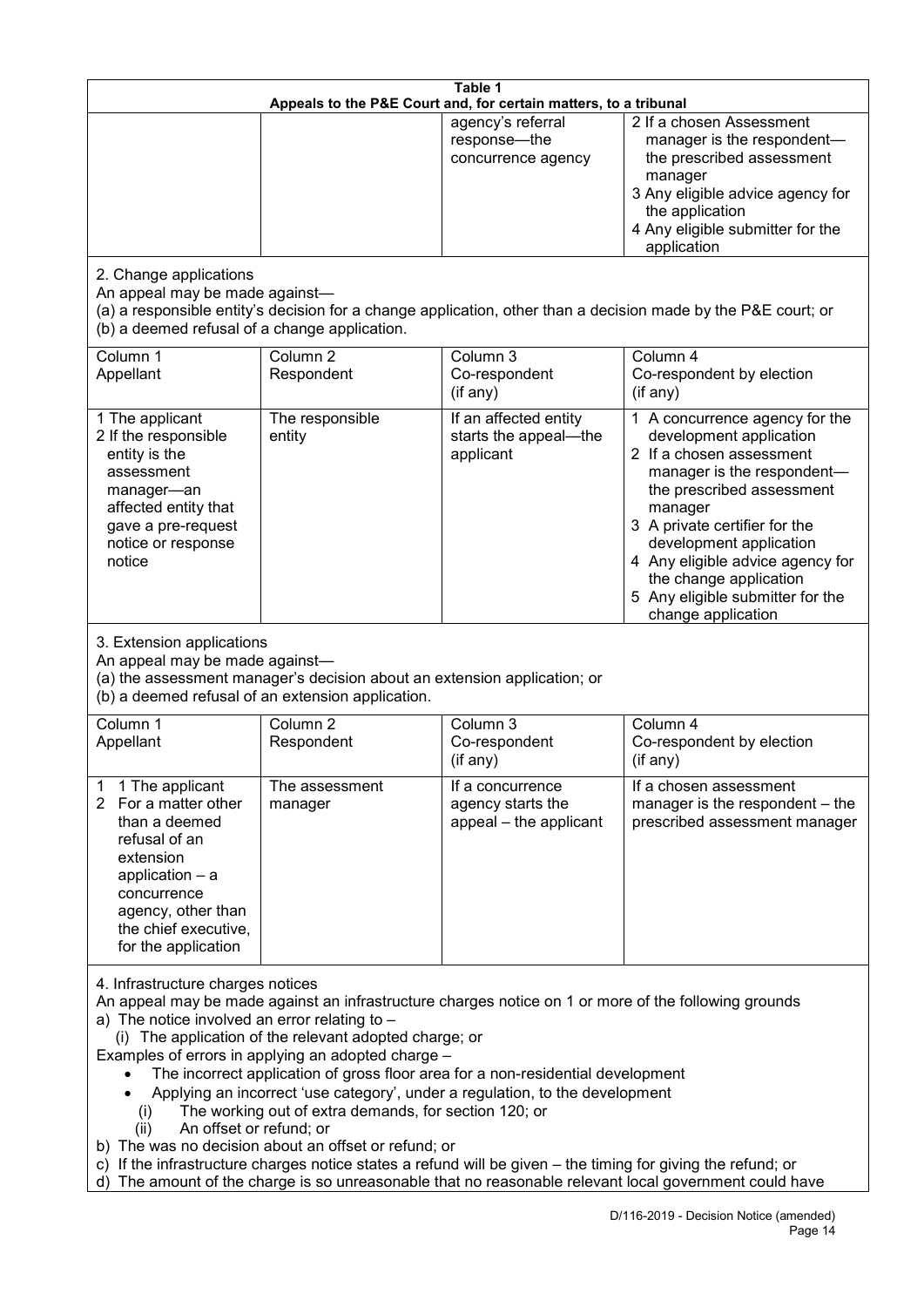| Table 1<br>Appeals to the P&E Court and, for certain matters, to a tribunal                                                                                                                                                                                                                                            |                                                                           |                                             |                                                                                                                                                                            |  |  |  |
|------------------------------------------------------------------------------------------------------------------------------------------------------------------------------------------------------------------------------------------------------------------------------------------------------------------------|---------------------------------------------------------------------------|---------------------------------------------|----------------------------------------------------------------------------------------------------------------------------------------------------------------------------|--|--|--|
| imposed the amount.                                                                                                                                                                                                                                                                                                    |                                                                           |                                             |                                                                                                                                                                            |  |  |  |
|                                                                                                                                                                                                                                                                                                                        |                                                                           |                                             |                                                                                                                                                                            |  |  |  |
| Column 1<br>Appellant                                                                                                                                                                                                                                                                                                  | Column <sub>2</sub><br>Respondent                                         | Column 3<br>Co-respondent<br>(if any)       | Column 4<br>Co-respondent by election<br>(if any)                                                                                                                          |  |  |  |
| The person given the<br>Infrastructure charges<br>notice                                                                                                                                                                                                                                                               | The local government<br>that gave the<br>infrastructure charges<br>notice |                                             |                                                                                                                                                                            |  |  |  |
| 5. Conversion applications<br>An appeal may be made against-<br>(a) the refusal of a conversion application; or<br>(b) a deemed refusal of a conversion application.<br>Column <sub>2</sub><br>Column 3<br>Column 1<br>Column 4<br>Co-respondent<br>Respondent<br>Co-respondent by election<br>Appellant               |                                                                           |                                             |                                                                                                                                                                            |  |  |  |
| The applicant                                                                                                                                                                                                                                                                                                          | The local government<br>to which the conversion<br>application was made   | (if any)                                    | (if any)<br>L,                                                                                                                                                             |  |  |  |
| 6. Enforcement notices<br>An appeal may be made against the decision to give an enforcement notice.                                                                                                                                                                                                                    |                                                                           |                                             |                                                                                                                                                                            |  |  |  |
| Column 1<br>Appellant                                                                                                                                                                                                                                                                                                  | Column <sub>2</sub><br>Respondent                                         | Column 3<br>Co-respondent<br>(if any)       | Column 4<br>Co-respondent by election<br>(if any)                                                                                                                          |  |  |  |
| The person given the<br>enforcement notice                                                                                                                                                                                                                                                                             | The enforcement<br>authority                                              |                                             | If the enforcement authority is<br>not the local government for<br>the premises in relation to which<br>the offence is alleged to have<br>happened-the local<br>government |  |  |  |
| Table 2<br>Appeals to the P&E Court only                                                                                                                                                                                                                                                                               |                                                                           |                                             |                                                                                                                                                                            |  |  |  |
| 1. Appeals from tribunal<br>An appeal may be made against a decision of a tribunal, other than a decision under<br>section 252, on the ground of-<br>(a) an error or mistake in law on the part of the tribunal; or<br>(b) jurisdictional error.                                                                       |                                                                           |                                             |                                                                                                                                                                            |  |  |  |
| Column 1<br>Appellant                                                                                                                                                                                                                                                                                                  | Column <sub>2</sub><br>Respondent                                         | Column 3<br>Co-respondent<br>$($ if any $)$ | Column 4<br>Co-respondent by election<br>(if any)                                                                                                                          |  |  |  |
| A party to the<br>proceedings for the<br>decision                                                                                                                                                                                                                                                                      | The other party to the<br>proceedings for the<br>decision                 | $\blacksquare$                              | $\blacksquare$                                                                                                                                                             |  |  |  |
| 2. Eligible submitter appeals<br>An appeal may be made against the decision to give a development approval, or an approval for a change<br>application, to the extent that the decision relates to-<br>(a) any part of the development application for the development approval that required impact assessment;<br>or |                                                                           |                                             |                                                                                                                                                                            |  |  |  |

(b) a variation request.

| ∴ol⊔mr    | olumn            | ∶∩lıımn                      | olumn                          |
|-----------|------------------|------------------------------|--------------------------------|
| Annallant | 'uer،<br>∵-لان ک | :nondent<br>- --<br>. ، ~~ 1 | election<br>hv<br>o-respondent |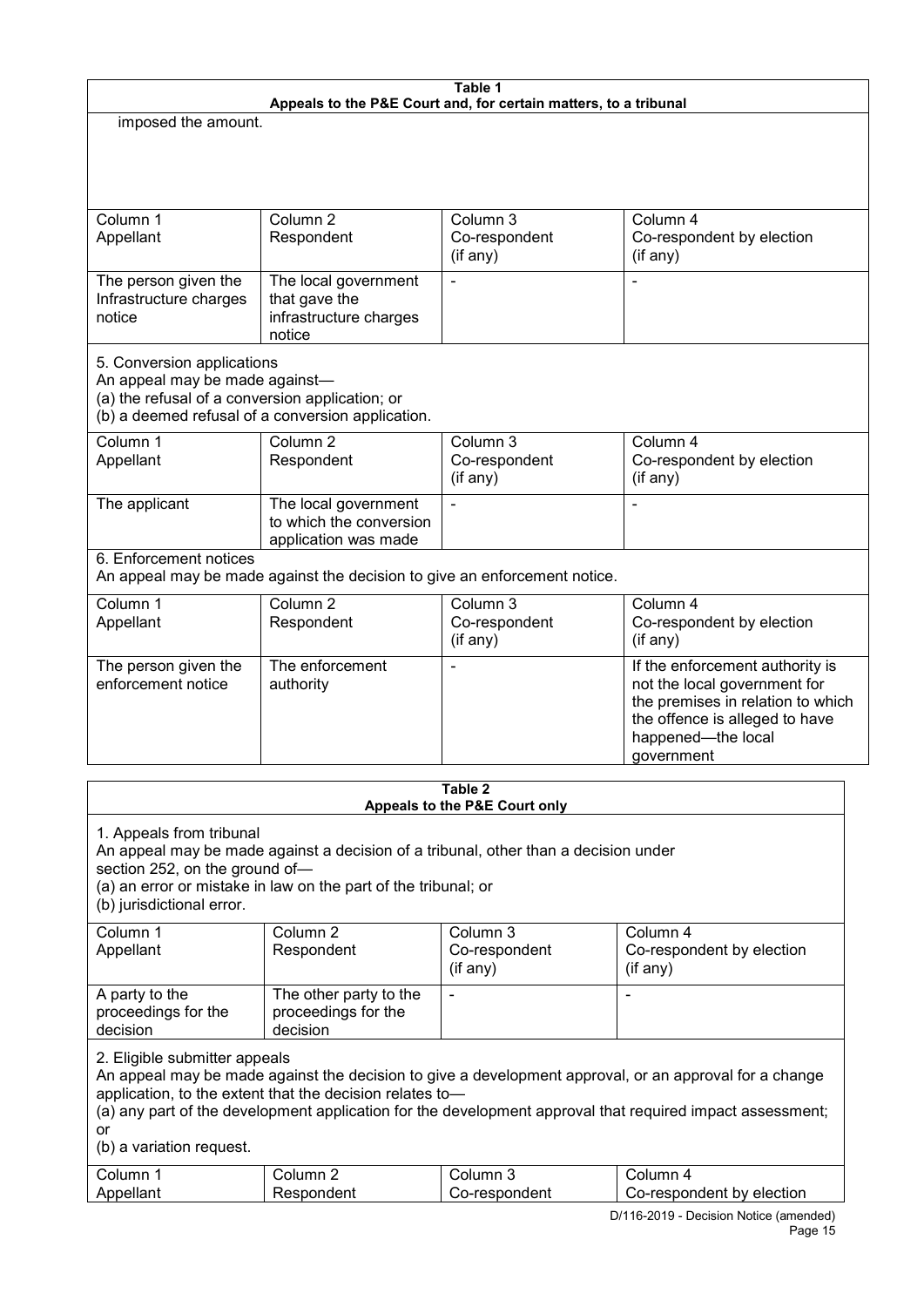| Table 2<br>Appeals to the P&E Court only                                                                                                                                                                                                                                                                                                                                                                           |                                                                                                                            |                                                                                                                         |                                                                                                                                  |  |  |
|--------------------------------------------------------------------------------------------------------------------------------------------------------------------------------------------------------------------------------------------------------------------------------------------------------------------------------------------------------------------------------------------------------------------|----------------------------------------------------------------------------------------------------------------------------|-------------------------------------------------------------------------------------------------------------------------|----------------------------------------------------------------------------------------------------------------------------------|--|--|
|                                                                                                                                                                                                                                                                                                                                                                                                                    |                                                                                                                            | (if any)                                                                                                                | (if any)                                                                                                                         |  |  |
| 1 For a development<br>application-an<br>eligible submitter for<br>the development<br>application<br>2 For a change<br>application-an<br>eligible submitter for<br>the change<br>application                                                                                                                                                                                                                       | 1 For a development<br>application-the<br>assessment<br>manager<br>2 For a change<br>application-the<br>responsible entity | 1 The applicant<br>2 If the appeal is about<br>a concurrence<br>agency's referral<br>response-the<br>concurrence agency | Another eligible<br>submitter for the<br>application                                                                             |  |  |
| 3. Eligible submitter and eligible advice agency appeals<br>An appeal may be made against a provision of a development approval, or failure to<br>include a provision in the development approval, to the extent the matter relates to-<br>(a) any part of the development application or the change application, for the development approval, that<br>required impact assessment; or<br>(b) a variation request. |                                                                                                                            |                                                                                                                         |                                                                                                                                  |  |  |
| Column 1<br>Appellant                                                                                                                                                                                                                                                                                                                                                                                              | Column <sub>2</sub><br>Respondent                                                                                          | Column 3<br>Co-respondent<br>(if any)                                                                                   | Column 4<br>Co-respondent by election<br>(if any)                                                                                |  |  |
| 1 For a development<br>application-an<br>eligible submitter for<br>the development<br>application<br>2 For a change<br>application-an<br>eligible submitter for<br>the change<br>application<br>3 An eligible advice<br>agency for the<br>development<br>application or change<br>application                                                                                                                      | 1 For a development<br>application-the<br>assessment<br>manager<br>2 For a change<br>application-the<br>responsible entity | 1 The applicant<br>2 If the appeal is about<br>a concurrence<br>agency's referral<br>response-the<br>concurrence agency | Another eligible submitter for<br>the application                                                                                |  |  |
| 4. Compensation claims<br>An appeal may be made against-<br>(a) a decision under section 32 about a compensation claim; or<br>(b) a decision under section 265 about a claim for compensation; or<br>(c) a deemed refusal of a claim under paragraph (a) or (b).                                                                                                                                                   |                                                                                                                            |                                                                                                                         |                                                                                                                                  |  |  |
| Column 1<br>Appellant                                                                                                                                                                                                                                                                                                                                                                                              | Column <sub>2</sub><br>Respondent                                                                                          | Column 3<br>Co-respondent<br>(if any)                                                                                   | Column 4<br>Co-respondent by election<br>(if any)                                                                                |  |  |
| A person dissatisfied<br>with the decision                                                                                                                                                                                                                                                                                                                                                                         | The local<br>government to which<br>the claim was made                                                                     |                                                                                                                         |                                                                                                                                  |  |  |
| 5. Registered premises<br>An appeal may be made against a decision of the Minister under chapter 7, part 4.                                                                                                                                                                                                                                                                                                        |                                                                                                                            |                                                                                                                         |                                                                                                                                  |  |  |
| Column 1<br>Appellant                                                                                                                                                                                                                                                                                                                                                                                              | Column <sub>2</sub><br>Respondent                                                                                          | Column 3<br>Co-respondent<br>(if any)                                                                                   | Column 4<br>Co-respondent by election<br>(if any)                                                                                |  |  |
| 1 A person given a<br>decision notice about<br>the decision<br>2 If the decision is to<br>register premises or                                                                                                                                                                                                                                                                                                     | The Minister                                                                                                               |                                                                                                                         | If an owner or occupier starts<br>the appeal – the owner of the<br>registered premises<br>D/116-2019 - Decision Notice (amended) |  |  |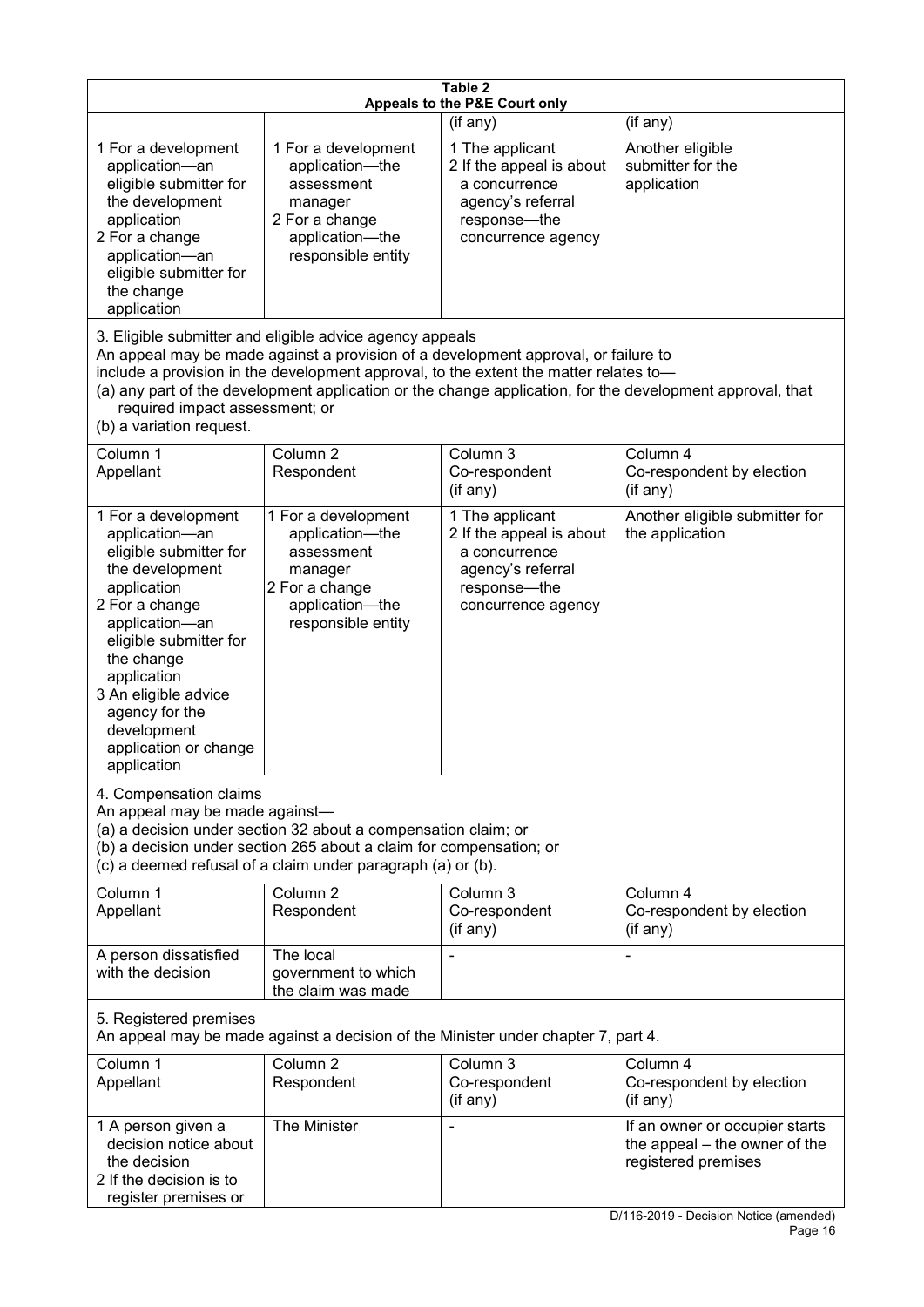| Table 2<br>Appeals to the P&E Court only                                                                                                                                                                                                                                                                             |                                     |                                       |                                                                                                                                                                             |  |  |
|----------------------------------------------------------------------------------------------------------------------------------------------------------------------------------------------------------------------------------------------------------------------------------------------------------------------|-------------------------------------|---------------------------------------|-----------------------------------------------------------------------------------------------------------------------------------------------------------------------------|--|--|
| renew the<br>registration of<br>premises-an owner<br>or occupier of<br>premises in the<br>affected area for the<br>registered premises<br>who is dissatisfied<br>with the decision                                                                                                                                   |                                     |                                       |                                                                                                                                                                             |  |  |
| 6. Local laws<br>An appeal may be made against a decision of a local government, or conditions applied,<br>under a local law about-<br>(a) the use of premises, other than a use that is the natural and ordinary consequence of prohibited<br>development; or<br>(b) the erection of a building or other structure. |                                     |                                       |                                                                                                                                                                             |  |  |
| Column 1<br>Appellant                                                                                                                                                                                                                                                                                                | Column <sub>2</sub><br>Respondent   | Column 3<br>Co-respondent<br>(if any) | Column 4<br>Co-respondent by election<br>(if any)                                                                                                                           |  |  |
| A person who-<br>(a) applied for the<br>decision; and<br>(b) is dissatisfied with<br>the decision or<br>conditions.                                                                                                                                                                                                  | The local government                |                                       |                                                                                                                                                                             |  |  |
| Table 3                                                                                                                                                                                                                                                                                                              |                                     |                                       |                                                                                                                                                                             |  |  |
| Appeals to the tribunal only<br>1. Building advisory agency appeals<br>An appeal may be made against giving a development approval for building work to the extent the building<br>work required code assessment against the building assessment provisions.                                                         |                                     |                                       |                                                                                                                                                                             |  |  |
| Column 1<br>Appellant                                                                                                                                                                                                                                                                                                | Column <sub>2</sub><br>Respondent   | Column 3<br>Co-respondent<br>(if any) | Column 4<br>Co-respondent by election<br>(if any)                                                                                                                           |  |  |
| A building advisory<br>agency for the<br>development application<br>related to the approval                                                                                                                                                                                                                          | The assessment<br>manager           | The applicant                         | 1 A concurrence agency for<br>the development application<br>related to the approval<br>2 A private certifier for the<br>development application<br>related to the approval |  |  |
| 3. Certain decisions under the Building Act and the Plumbing and Drainage Act<br>An appeal may be made against a decision under-<br>(a) the Building Act, other than a decision made by the Queensland Building and Construction Commission;<br>or<br>(b) the Plumbing and Drainage Act, part 4 or 5.                |                                     |                                       |                                                                                                                                                                             |  |  |
| Column 1<br>Appellant                                                                                                                                                                                                                                                                                                | Column <sub>2</sub><br>Respondent   | Column 3<br>Co-respondent<br>(if any) | Column 4<br>Co-respondent by election<br>(if any)                                                                                                                           |  |  |
| A person who received,<br>or was entitled to<br>receive, notice of the<br>decision                                                                                                                                                                                                                                   | The person who made<br>the decision |                                       |                                                                                                                                                                             |  |  |
| 4. Local government failure to decide application under the Building Act<br>within the period required under that Act.                                                                                                                                                                                               |                                     |                                       | An appeal may be made against a local government's failure to decide an application under the Building Act                                                                  |  |  |
| Column 1<br>Appellant                                                                                                                                                                                                                                                                                                | Column <sub>2</sub><br>Respondent   | Column 3<br>Co-respondent             | Column 4<br>Co-respondent by election<br>D/116-2019 - Decision Notice (amended)                                                                                             |  |  |